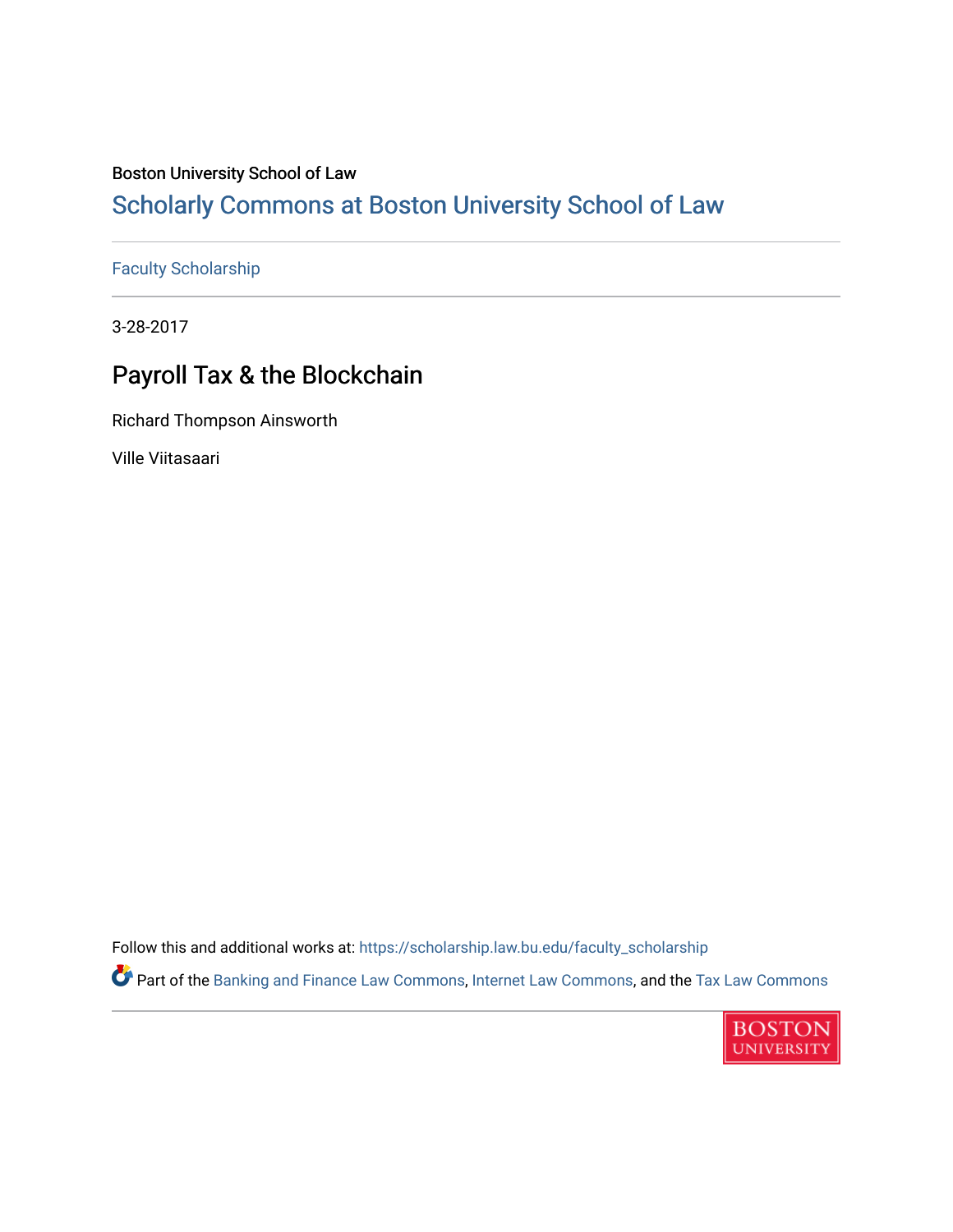

# **PAYROLL TAX & THE BLOCKCHAIN**

Boston University School of Law Law & Economics Paper No. 17-17

*Tax Notes International*, March 13, 2017 pp. 1007-1024

# Richard T. Ainsworth

Boston University School of Law New York University

Ville Viitasaari The Finnish Tax Administration (Verohallinto), Helsinki

This paper can be downloaded without charge at:

<http://www.bu.edu/law/faculty-scholarship/working-paper-series/>

EIElafunnic copy available at: https://ssrn.com/abstsact=227060899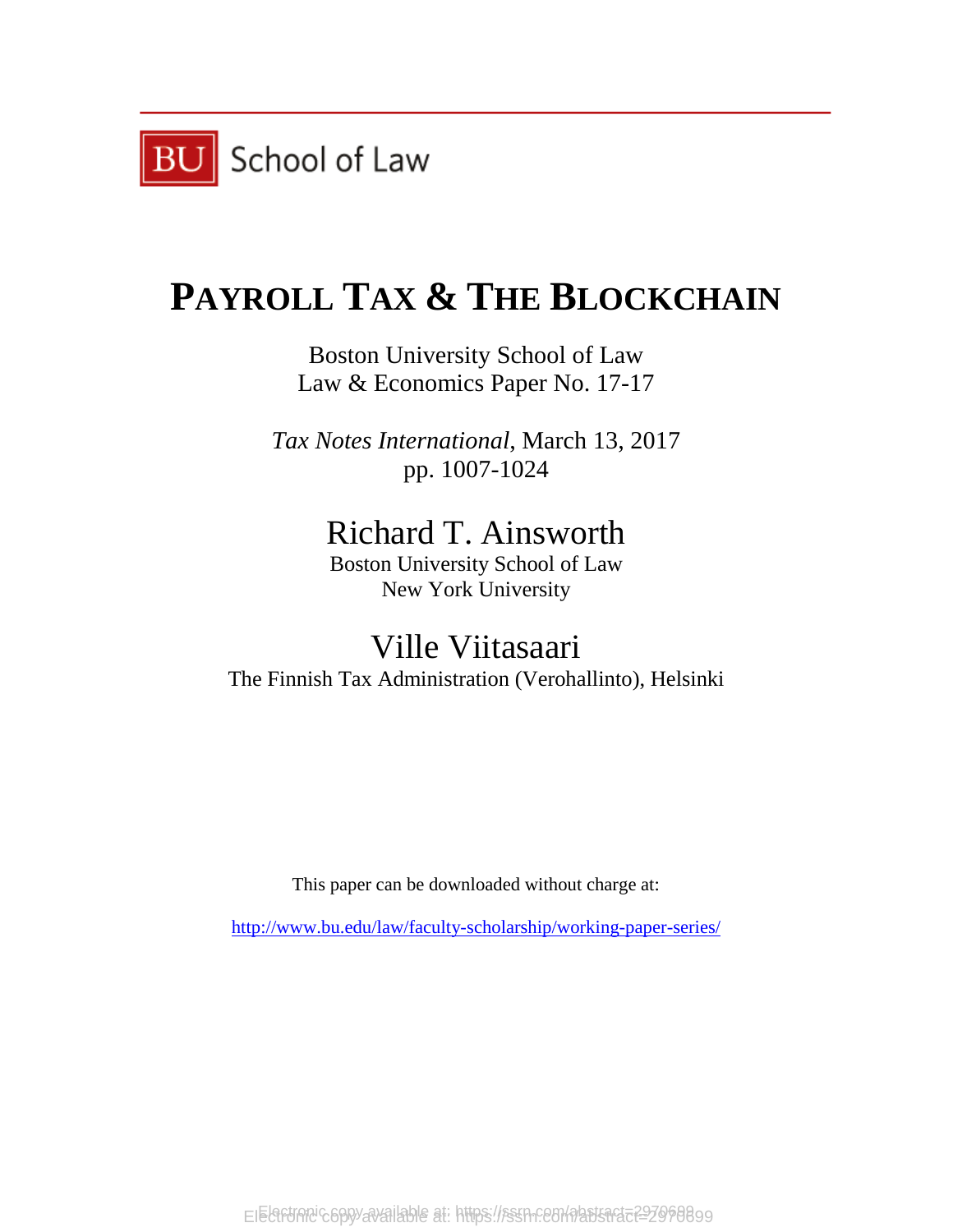#### PAYROLL TAX & THE BLOCKCHAIN

#### Richard T. Ainsworth Ville Viitasaari

The Internet is entering its second era. The transition is from a system that transfers *information*<sup>1</sup> to one that transfers *value*.<sup>2</sup> Anything of value – goods, services or intangibles – can be transferred through the Internet. Value can be money (Bitcoin, or the rights to fiat currency), but it can also be titles, deeds, music, art, scientific discoveries, or intellectual property.

There are a number of ways of looking at this development

Seen from the technology side, what we are looking at is the appearance of a new *foundational technology*. The transmission control protocol/ internet protocol (TCP/IP) that was introduced in 1972, laid the foundation for the *information era* of the Internet. In much the same way blockchain, introduced in 2008 along with its most famous application (Bitcoin),<sup>3</sup> is laying the foundation for the *value era*.<sup>4</sup>

Seen from a purely business application perspective – Google, Facebook, and Twitter are the hugely profitable platforms that dominate the *information era*. A consensus is forming in the leading business and technology schools that we will see new (different) platforms dominating the *value era*. Stated differently, academics are pondering if Ethereum, or some other start-up, or perhaps an established company newly transformed will be the next Google?

Seen from the perspective of the common press, there are two different blockchain discussions. From one perspective blockchain is characterized as an inherently disruptive technology, which is rapidly forcing dramatic business and societal changes. A second thread argues that we are only seeing hype; real change will not occur. For the later group blockchain will only bring "change at the margins." When it is all over this group believes what we will see is something akin to e-mail replacing

<sup>&</sup>lt;sup>1</sup> The *information era* is best characterized by e-mail. Information is being passed among parties in this era in a new highly efficient manner. Search, messaging, and social media are all variations on the same theme.  $\frac{1}{2}$  The *value era* is best characterized by Bitcoin. Value is being passed among parties in this era in a highly efficient, exceptionally secure manner. Crypto-currencies, and smart contracts are all part of the

transformative process. <sup>3</sup> Satoshi Nakamoto, *Bitcoin, <sup>A</sup> peer-to-peer electronic cash system* (2008) available at:

 $\textsuperscript{4}$  This paper presumes a basic understanding of blockchain technology, how blocks are formed, linked through a consensus mechanism, and how the design of the blockchain produces an immutable distributed ledger that replaces multiple centralized ledgers bringing efficiencies and trust among parties who might not otherwise trust one another. See: Andrea Pinna & Wiebe Ruttenberg, *Distributed Ledger Technologies in Securities Post-Trading: Revolution or Evolution?* EUROPEANCENTRALBANK, Occasional Paper Series No. 172 (April 2016); Marc Pilkington, *Blockchain Technology: Principles and Applications* (September 18,2015)*availableat*:https://papers.ssrn.com/sol3/papers.cfm?abstract\_id=2662660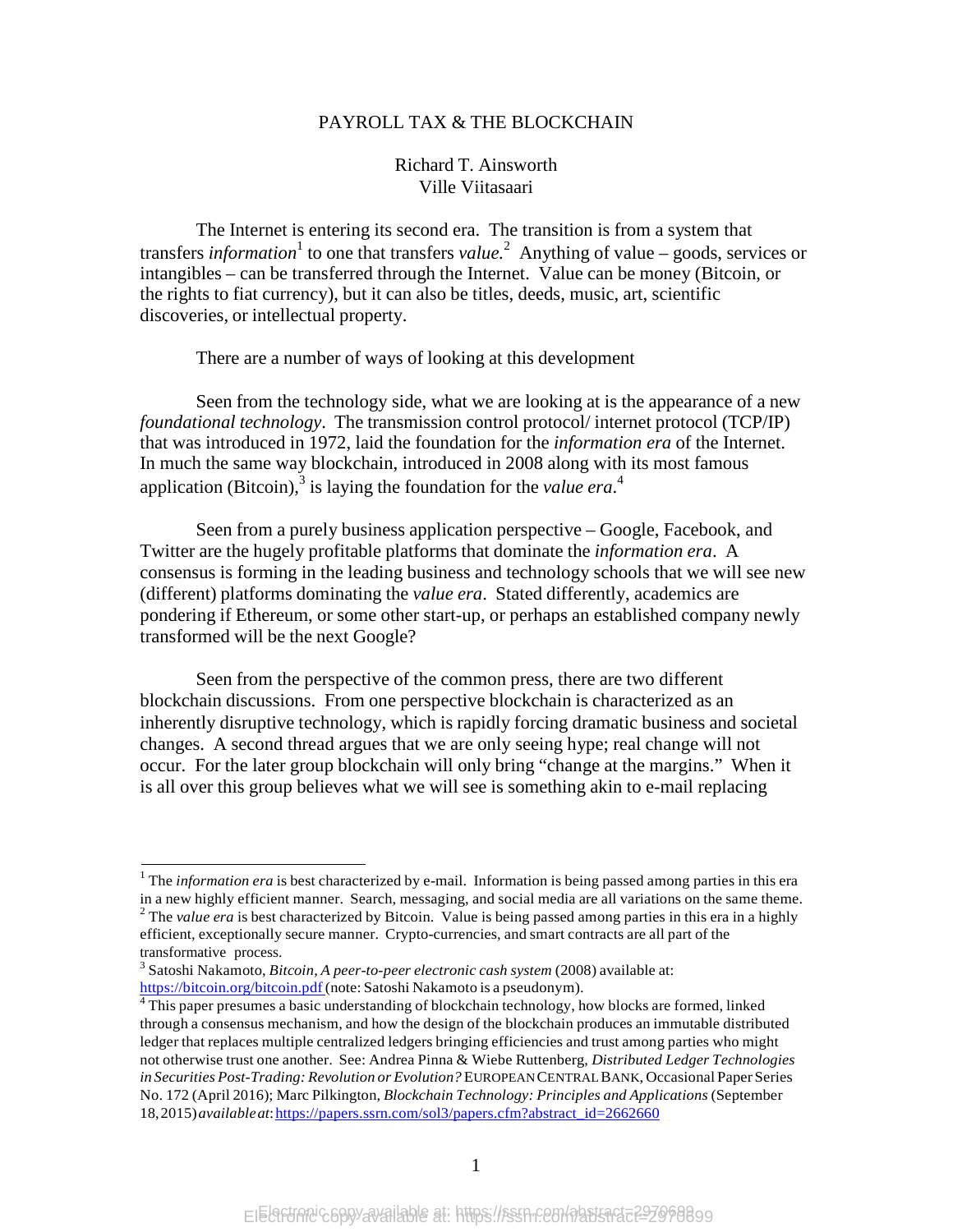written letters, or Wikipedia replacing the Encyclopedia Britannica.<sup>5</sup> These are interesting changes indeed, but not really transformative at the highest levels.

This paper accepts the technological assessment that blockchain represents a new *foundational technology*, and traces the implications of this observation into the payroll tax compliance space. It endeavors to predict and place on a time line the kinds of changes that will occur in this industry. It will assess both the business transformation and governmental impact.

Why select payroll taxation? Payroll compliance is an ideal space for blockchain. Not only is the payroll calculation exceedingly complex, occasionally involving matching contributions from employers, but the data involved is collected and stored centrally by multiple regulatory agencies each of whom can and do audit the data files. More than this, anti-money laundering (AML) and know your client (KYC) regulations, can readily be confirmed with immutable blockchain records. This is an environment where a distributive ledger should thrive. The payroll space appears ready for blockchain.

This analysis agrees with Professor Christian Catalini of MIT that, even though "there are a number of systemic issues that need to be resolved before [blockchain] can be implemented at scale [in payroll],"<sup>6</sup> the barriers are rapidly being overcome. When this transformation is complete, blockchain's efficiencies will inevitably overtake the payroll industry. There will be a shake-out of providers, and a search for value-added offerings by those remaining within the field.

New competitors will come from unexpected places. Service providers, notably those providing their customers with blockchains for commercial supply chains, will encroach on the payroll space by offering to append smart wage contracts to their preexisting chains. This will occur sooner, rather than later. Financial services have a natural affinity for blockchain solutions. Payroll will flock to available blockchains in a company as a value-added service. That is of course, if payroll service providers are not

<sup>5</sup> Jamie Redman, *Gartner Executive: Blockchain is'Over-Hyped*,'Available at:

https://news.bitcoin.com/gartner-blockchain-hyped/(indicating that blockchain technology is a fascinating area to "keep an eye on," but there are too many technical problems right now); Izabella Kaminska, Simon Taylor & Carola Hoyos, Bitcoin and Blockchain: the future of money or just hype? Financial Times (September22,2016)available at:https:/[/www.ft.com/content/3bea303c-7a7e-11e6-b837-eb4b4333ee43](http://www.ft.com/content/3bea303c-7a7e-11e6-b837-eb4b4333ee43) (in a point-counterpoint article/ interview Izabella Kaminska argues that bitcoin and blockchain are flawed solutions to a problem that does not exist.

There is no proof blockchain has reduced costs at scale so it is all hypothetical at this stage. In financial services, blockchain does nothing but circumvent the rules we have imposed on banks to keep them honest. There are real moral hazards as a result, akin to those that plagued Libor. Meanwhile the taxonomy created around blockchain is out of control. The term has lost all meaning. It is a propaganda tool, most of all – a marketing gimmick to imply innovation.

Simon Taylor, the co-founder and director of 11:FS, a London-based fintech company in contrast believes cryptocurrencies will play an important economic a business role within two decades, and that blockchain itself is a collection of valuable ideas and technology that can solve problems of provenance and state.  $6$  Professor Christian Catalini (January 3, 2017) responding to a personal inquiry about the likely impact of blockchain in payroll tax compliance.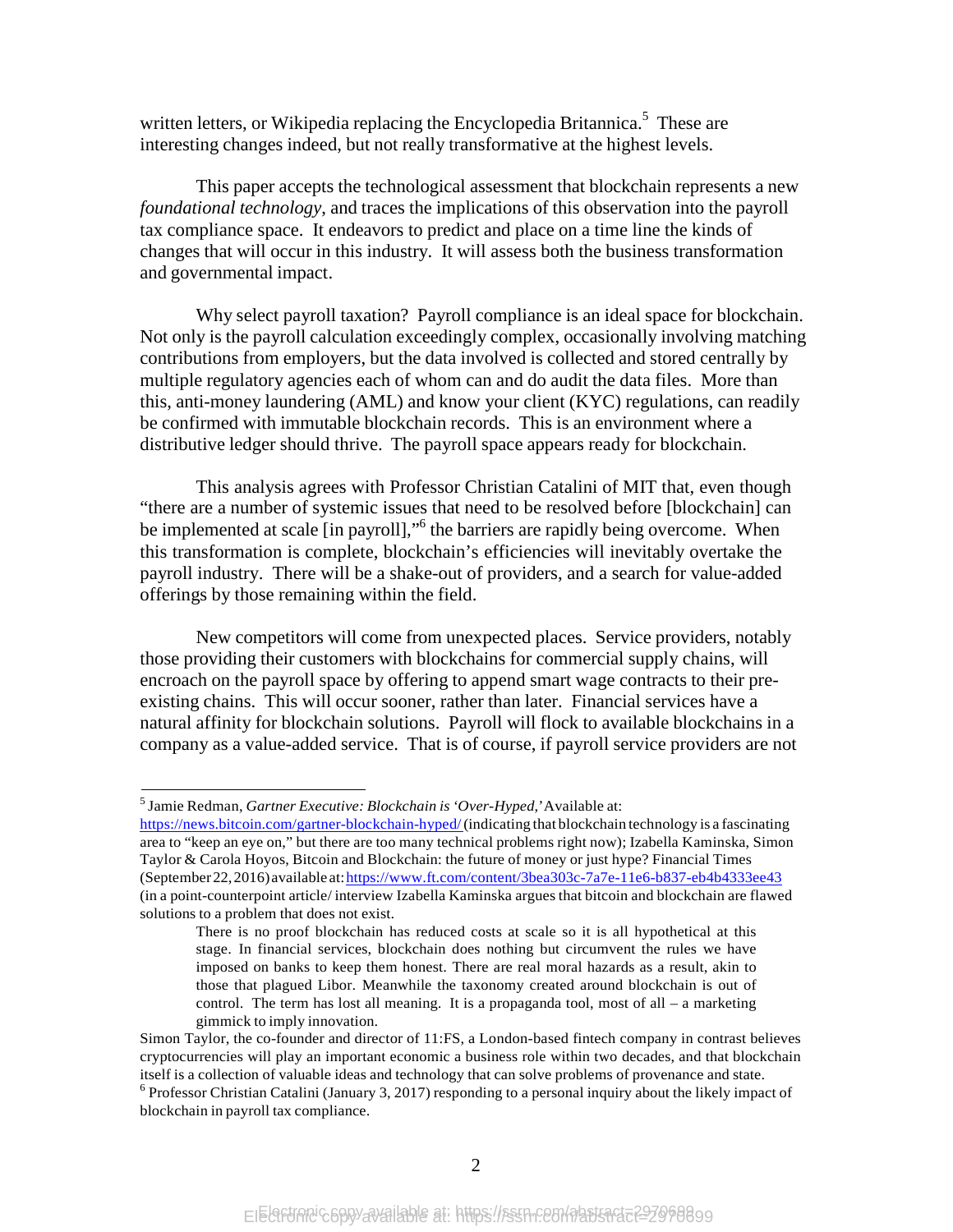there first, in which case we will witness a reverse migration – payroll service providers will be offering to place commercial supply attributes on their wage-based blockchains.

#### FOUNDATIONAL TECHNOLOGY

Foundational technologies support critical (transformative) applications. Enduring and effective applications functionally define and then re-define business (and social) relationships within economic ecosystems. As a foundational technology, blockchain facilitates applications like Bitcoin, which in turn disrupts traditional value transferring structures. It is very clear that Bitcoin (and other crypto-currencies) directly threaten the global commercial banking system. This challenge is being felt from Central Banks all the way down to the individual consumer. Blockchain transformations will extend well beyond finance as other applications are developed for the blockchain.

This paper marks the pathway of foundational technologies as they embed themselves in business structures. It reasons that we can expect blockchain (as a foundational technology) to follow this common development path. It further observes that even though we would expect *payroll applications* placed on the blockchain to develop in a manner similar to that followed by the *bitcoin application,* the complexity and coordination demands of payroll has forced it into a modified development path. After some slow development, payroll seems ready to leapfrog early development phases, and begin *replacing* traditional payroll service as early as 2018-2021.

Foundational technologies are initially understood mainly through the applications they support. This can cause some confusion. For example, Blockchain (a foundational technology) is so closely associated with Bitcoin (an application) that the best articles in the field always take time to clearly distinguish them.<sup>7</sup> As a foundational technology, Blockchain, like all similar foundational technologies, is going through a four phases development process. There are two sets of variables guiding the development:

(a) the degree of perceived novelty in the technology or application, and

(b) the level of complexity and the degree of coordination required to use the technology or application at each stage of development.

Processes and procedures that are too new are resisted. So too are complex applications that require a high degree of coordination. Figure 1 below sets out the four phases, following from block [1] through [4] in sequence.<sup>8</sup>

<sup>7</sup> See for example Carla L. Reyes, *Moving Beyond Bitcoin to an Endogenous Theory of Decentralized*

<sup>&</sup>lt;sup>8</sup> Marco Iansiti & Karim R. Lakhani, The Truth About Blockchain, HARVARD BUSINESS REVIEW (January-February 2017) at 1 (presenting the four phase matrix to explain Blockchain's development pattern).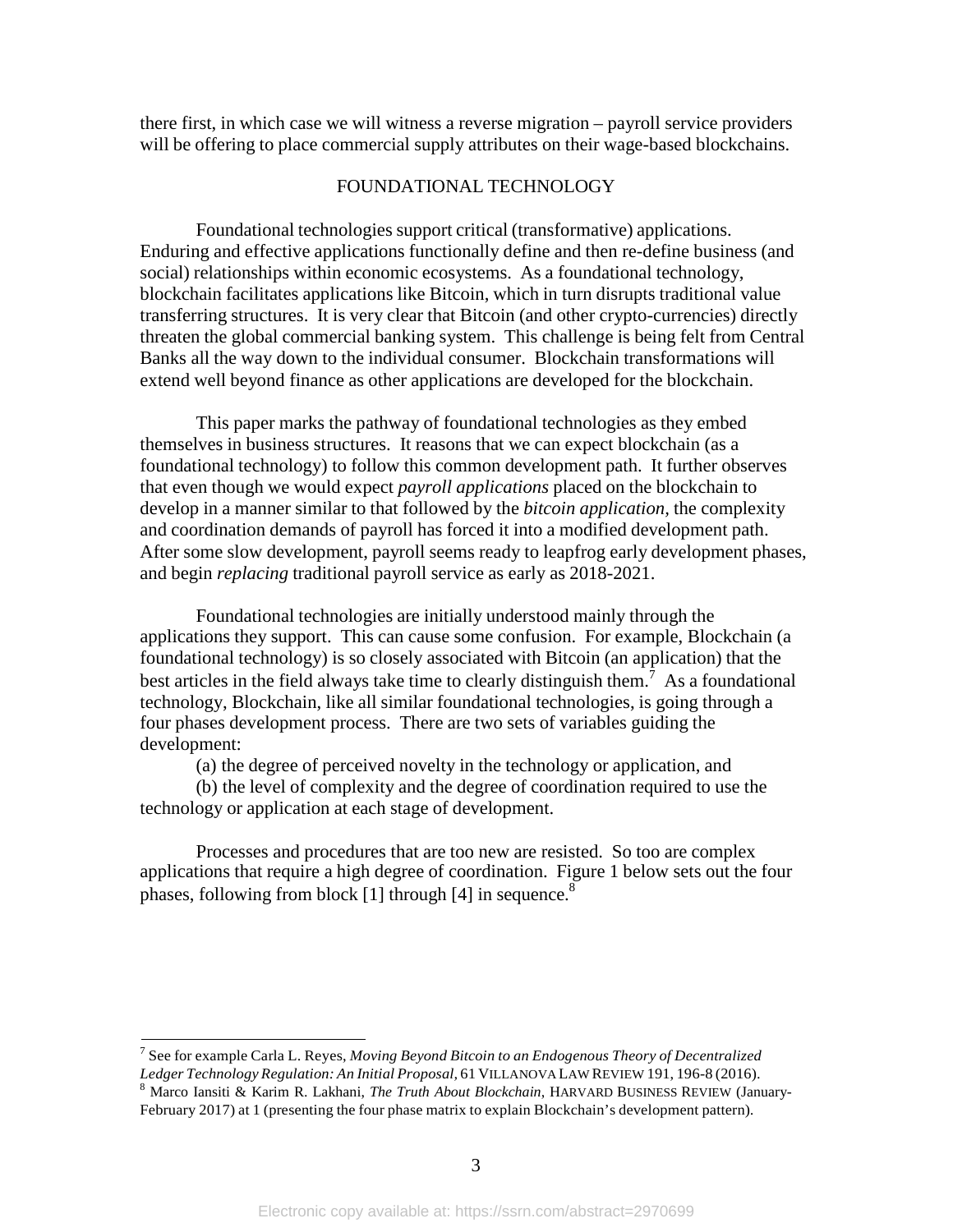

[1] *Single-Use cases*. The lower left quadrant is where we begin. Foundational technologies enter the market on the back of an application (a single-use) that appears to the user to be uncomplicated, and "not much different" from what is currently available.

For example, sending an e-mail on ARPAnet was not much different than sending a message by letter or computer notation before the ARPAnet existed. E-mails delivered messages faster from one computer to another, but the unique method of delivery was not at all apparent to the user. The level of complexity and coordination needed was low. A sender needed no more than a computer connected to the ARPAnet and the e-mail address of the recipient.

The concept of an e-mail message was not new when ARPAnet adopted it. It was a small advance on what we know today as sharing a file directory.9 Ray Tomlinson is sometimes credited with inventing e-mail in 1972, when he worked as contractor for ARPAnet, but his overall contribution was small. He is credited with picking the @ symbol from the computer keyboard to denote sending messages from one computer to another. All other technology was already in place.

Similarly, there is not much difference between transferring funds in Bitcoins, and transferring funds in traditional (fiat) currency through electronic fund transfers (EFT) or

<sup>9</sup> Ian Peter, *The History of Email* in IAN PETER'S HISTORY OF THE INTERNET, *available at*:

[http://www.nethistory.info/History%20of%20the%20Internet/email.html\(](http://www.nethistory.info/History%20of%20the%20Internet/email.html)indicating also that the first email system was MAILBOX, used at MIT from 1965, and that prior to this email was more like a "post-it note" left on a computer screen when multiple "dumb terminals" were connected to the same mainframe.)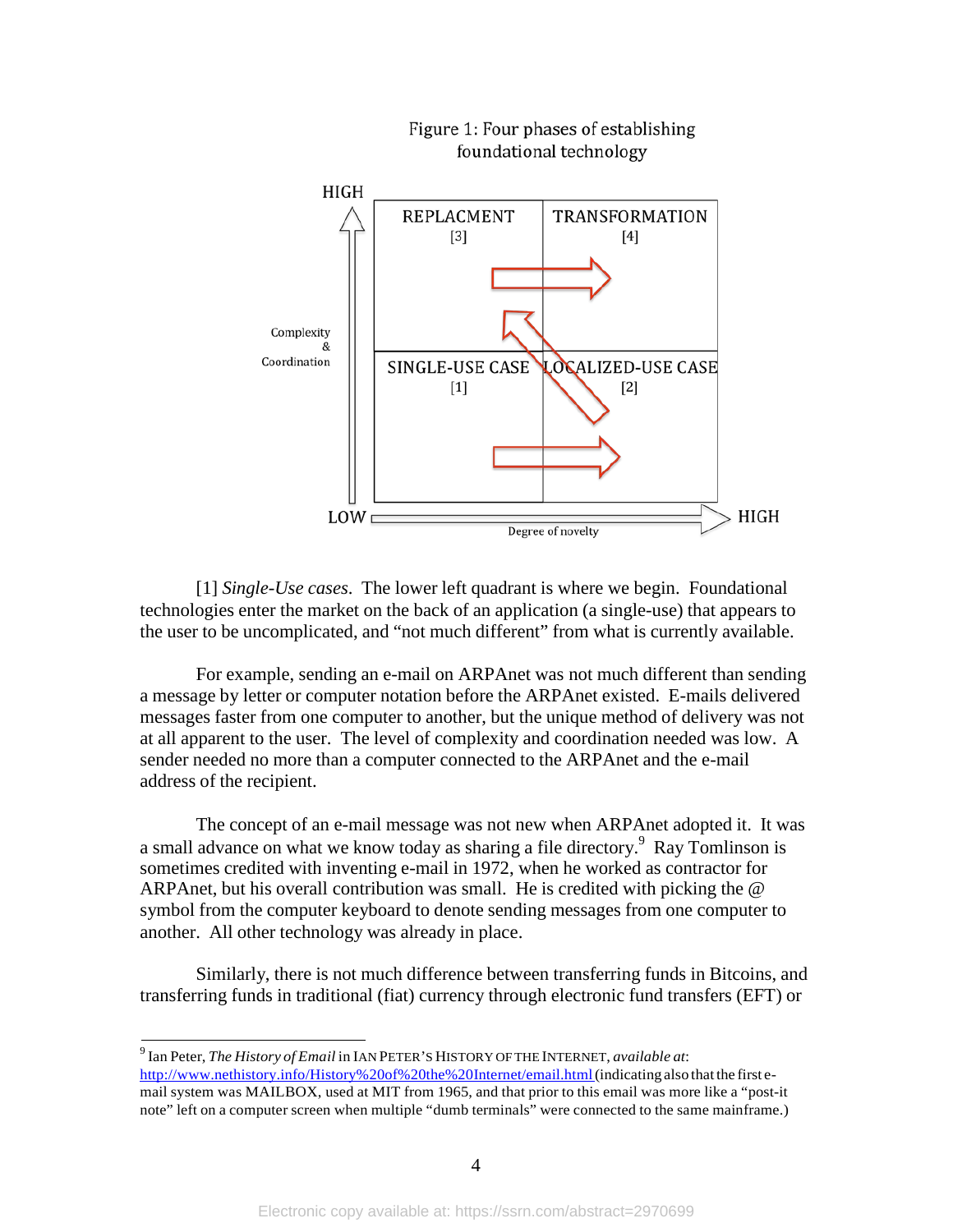automated teller machines (ATM). EFT is simply the application of computer and telecommunication technology to payment processing.<sup>10</sup> ATMs became popular in the mid-1960's and were able to handle account transfers, accept deposits, and dispense cash using a standard magnetic strip card and personal identification number (PIN). By 2008 when Satoshi Nakamto published his White Paper on Bitcoin, ATMs were ubiquitous.

ATM networks covered the country, and extended internationally.<sup>11</sup> As a result, the earliest Bitcoin transactions did not appear to be exceptionally novel nor were they technically complex or require a great deal of co-ordination. Users who were familiar with ATM machines, and had a liking for technology, could easily move into Bitcoin. The only real difference was that Bitcoin transactions were done on your own computer with crypto-currency, and not at the local ATM with fiat currency.

Thus, both the Bitcoin application and the ARPAnet's e-mail application were quickly assimilated into the financial ecosystem of the day. These applications arrived on the back of less visible *foundational technologies*, which were truly revolutionary. TCP/IP brought in ARPAnet's e-mail; Blockchain brought in Bitcoin. Very few users knew or understood this. Figure 2 presents the Single-Use Case. Text in red indicates applications developed on TCP/IP, the foundational technology of the *information era*; the text in blue indicates applications developed on Blockchain, the foundational technology of the *value era*.

<sup>&</sup>lt;sup>10</sup> In the US ATM's were restricted to in-state activity until the US Supreme Court upheld an earlier US Court of Appeals decision allowing interstate EFT networks to develop. *Independent Bankers Association of New York State v. Marine Midland Bank*, 583 F. Supp. 1042 (W.D.N.Y., 1984, rev'd. in part, vacated in part, and remanded, 757 F.2d 453 (2<sup>nd</sup> Cir., 1985), cert. denied, 476 U.S. 1186 (1986).<br><sup>11</sup> Stan Sienkiewicz, *The Evolution of EFT Networks from ATMs to New On-Line Debit Payment Products*,

Federal Reserve Bank of Philadelphia (April 2002) available at: https://papers.ssrn.com/sol3/papers.cfm?abstract\_id=927473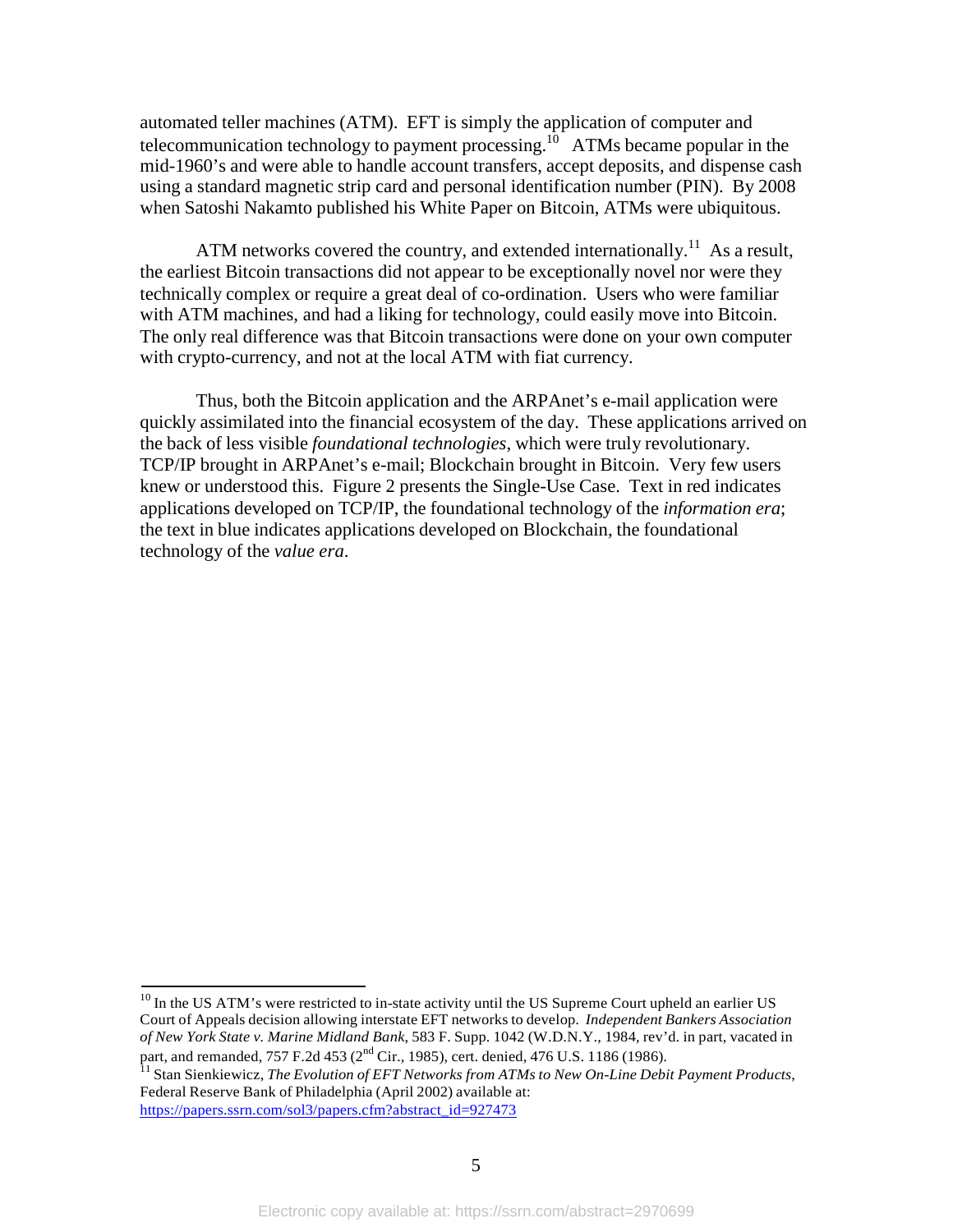Figure 2: Single-Use Case



It is helpful to consider the initial appearance of both of these foundational technologies and their single-use applications in a little more detail.

*TCP/IP & ARPAnet's e-mail application*. The Advanced Research Project Agency Network is a classic single-use case effort. The entire ARPAeffort was focused on the singular effort to develop a decentralized communication system. ARPAnet was an early packet switching network designed by the US Department of Defense.<sup>12</sup> Previously, telecommunications architecture used circuit switching. Connections between parties were pre-established, and sustained throughout the exchange.

TCP/IP approached computer-based communications differently. The transmission control protocol/ internet protocol (TCP/IP) digitized information, and broke it into small packets. Each packet had address information. Once released into the network each packet could take any route to the recipient. Smart sending and receiving nodes at each end of the ARPAnet disassembled and reassembled the packets and interpreted the data.

<sup>&</sup>lt;sup>12</sup> ARPAnet was developed primarily for military purposes. At the height of the Cold War, the military was seeking a communication system without a central core. They wanted something without a headquarters or base of operations that could be attacked and destroyed by an enemy who would then be able to black out the entire network in one fell swoop. Ronda Hauben, Jay Hauben, Werner Zorn & Anders Ekeland, *The Birth and Development of the ARPAnet,* in THE ORIGIN AND EARLY DEVELOPMENT OF THE INTERNET AND OF THE NETIZEN: THEIR IMPACT ON SCIENCE AND SOCIETY (Chapter 8) January 2007, *available at*: [http://www.columbia.edu/~rh120/ch106.x08](http://www.columbia.edu/%7Erh120/ch106.x08)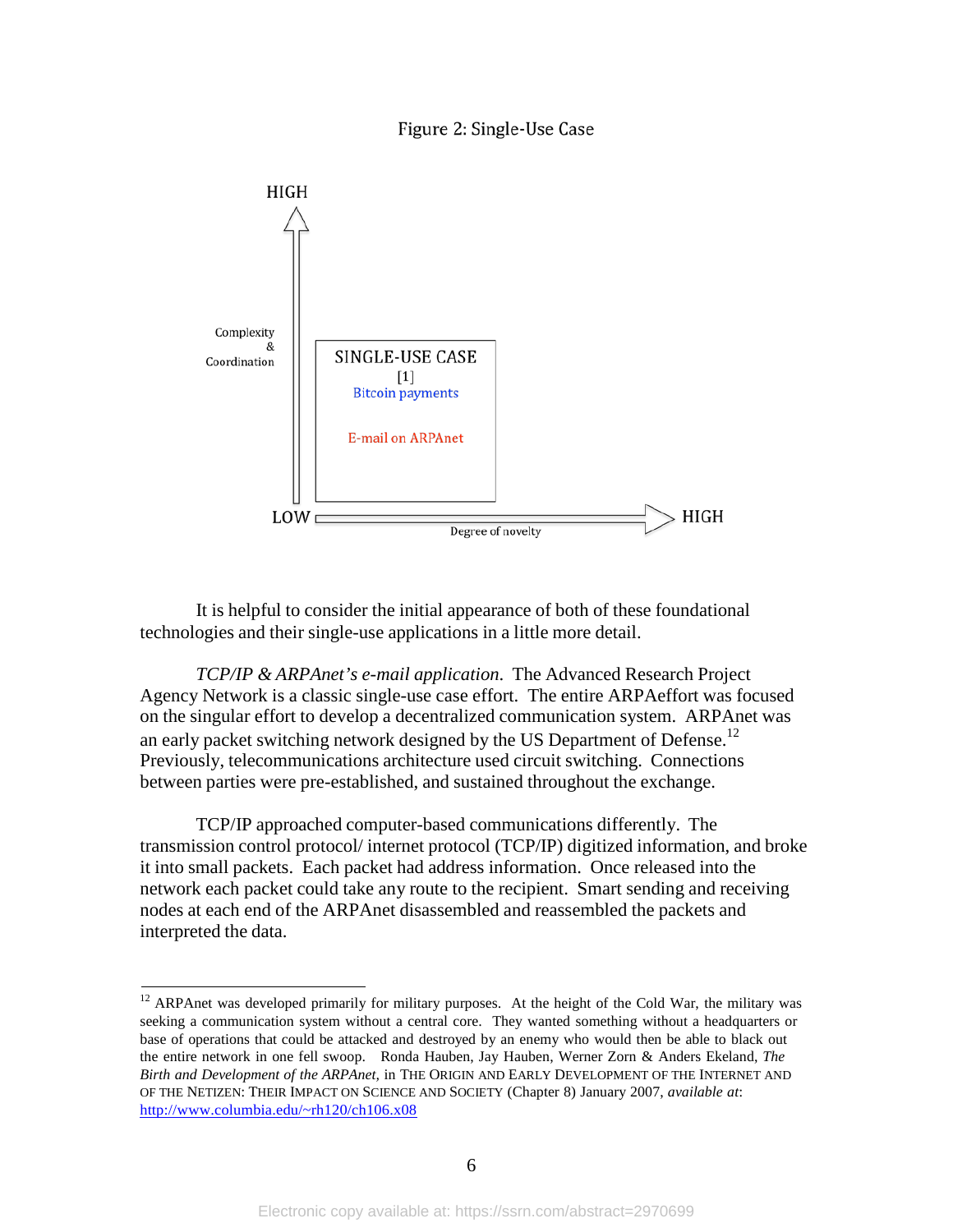This communications approach did not need dedicated lines, nor did it need massive infrastructure, nor were there privacy concerns. TCP/IP created an open, shared, public network without the need for a central authority or the need for anyone to maintain it. At the time, the traditional telecommunications industry was skeptical of TCP/IP and its application. All the early user saw was an improved e-mail system.

*Blockchain & Bitcoin*. Blockchain is a peer-to-peer network that sits atop the internet, and is fully compatible with the internet's design. Blockchain rejects central authority. It is open, distributed, and shared. Bitcoin was its single-use case.

Bitcoin caught on with a small community of enthusiastic users. Not everyone was attracted to Bitcoin. But, if an individual felt comfortable with Bitcoin as a surrogate fiat currency, and if he experimented with its use, then it soon became apparent that Bitcoin dramatically lowered the cost of transferring *value*. Bitcoin grew in popularity within this community, but it still was a commodity (not a true currency).

Google Trend analysis shows searches for Bitcoin rising and falling when good or bad news breaks on the status of Bitcoin as a surrogate currency.

> Figure 3: Google Trends Analysis "Bitcoin" From the publication date of Satoshi Nakamoto's Bitcoin, A peer-to-peer electronic cash system (October 31, 2008)



Blockchain is a different story. A Google Trend analysis of global searches for the term "blockchain" shows no search activity from the 2008 publication of Satoshi Nakamoto's white paper on *Bitcoin* until April 2013. The great Bitcoin Bubble came and broke and still there were no searches for blockchain. Two more years go by in silence. The *foundational technology* behind the single-use case (bitcoin) was functionally invisible, even though its single-use was anything but invisible. This all changed when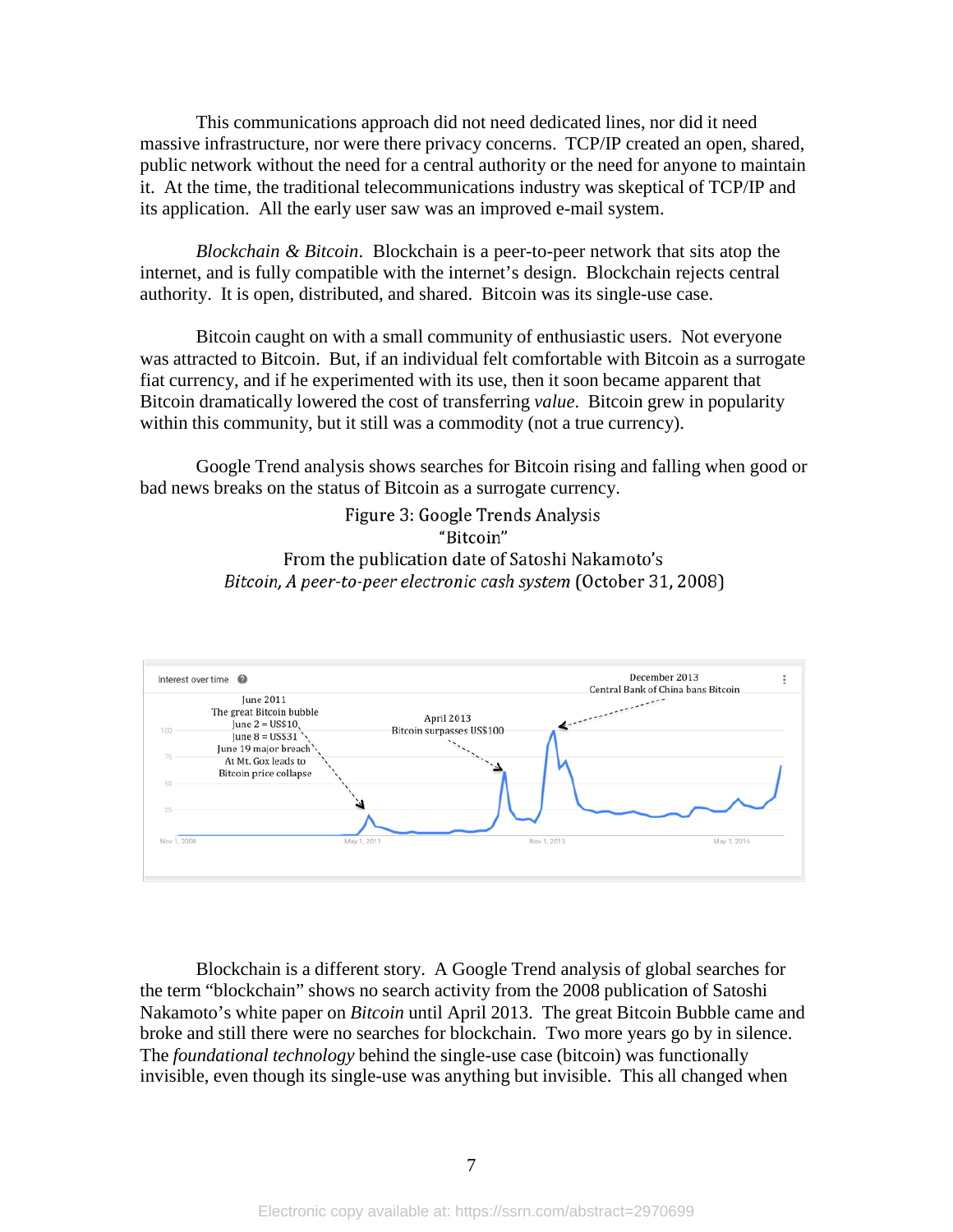Bitcoin's value reached US\$100. Suddenly, there is very measurable interest in Blockchain.

This moment marks the beginning of the second phase in the development of blockchain as a *foundational technology.* It's almost like a light went on in the technology world. People woke-up some time in April 2013 and said: "Wow, if a Bitcoin can go up in value from US\$1 to US\$100 in 27 months, there must be some powerful technology here that's really worth looking into."<sup>13</sup> Blockchain was discovered.

Google trend analysis picks up a steady rise search activity around *blockchain*  after April 2013. Most likely, the searches were largely from academic researchers, and software developers who were looking for additional *localized-use* cases – applications and adaptations of blockchain technology that could be used to accomplish very different things from what Bitcoin was accomplishing.

At lease seventeen very significant blockchain service companies formed in the three years that follow April 2013. A full count of the new firms would easily number in the hundreds, if large and small as well as successful and failed firms are included. For our purposes comparing these seventeen with the three significant blockchain firms formed before April 2013 is the important point to be made.<sup>14</sup> There is a rising tide of firms formed to help established companies capture efficiencies by adopting blockchain solutions. Some of these firms designed permissionless (or public) blockchains,  $^{15}$  like Satoshi Nakamoto's original blockchain, while others developed permissioned (or private) blockchains. <sup>16</sup> Several were hybrid (public/private) blockchains.<sup>17</sup>

The important thing to note is the steady, consistent rise in blockchain interest, and contrast it with the commodity-like rise and fall in bitcoin interest. Once the *foundational technology* is identified, and the single-use case shows considerable financial promise there is a constant rise in blockchain interest. In other words, although there is still a close tie between bitcoin and blockchain it appears that blockchain is responding more to technology professionals building multiple *localized-use cases*, whereas bitcoin reflects the activity of speculative investors.

<sup>&</sup>lt;sup>13</sup> Bitcoin reached party with the US dollar for the first time on February 9, 2011. *History of Bitcoin: The World's First Decentralized Currency*, available at: **http://historyofbitcoin.org** 

<sup>&</sup>lt;sup>14</sup> Firms established before April 2013 include: NXT (founded August 2012); Litecoin (founded October 2011); Ripple (founded October 2012).

<sup>&</sup>lt;sup>15</sup> Firms with permissionless ledgers include: Ethereum (founded January 2014); Augur (founded March 2015); Tendermint (founded 2016); Namecoin (founded June 2013); Darkcoin (founded January 2014)

<sup>&</sup>lt;sup>16</sup> Firms with permissioned ledgers include: Clearmatics (founded January 2015); CryptoCorp (founded 2014); Eris Industries (founded December 2014); Hyperledger (founded 2014); Tembusu Systems (founded October 2013); Tezos (founded 2014); Tillit (founded 2014).

<sup>&</sup>lt;sup>17</sup> Firms with hybrid ledgers include: SKUChain (founded September 2014); Blockstream (founded March 2014); Pactum (founded December 2014); Symbiont (founded January 2015); Vennd (founded July 2015).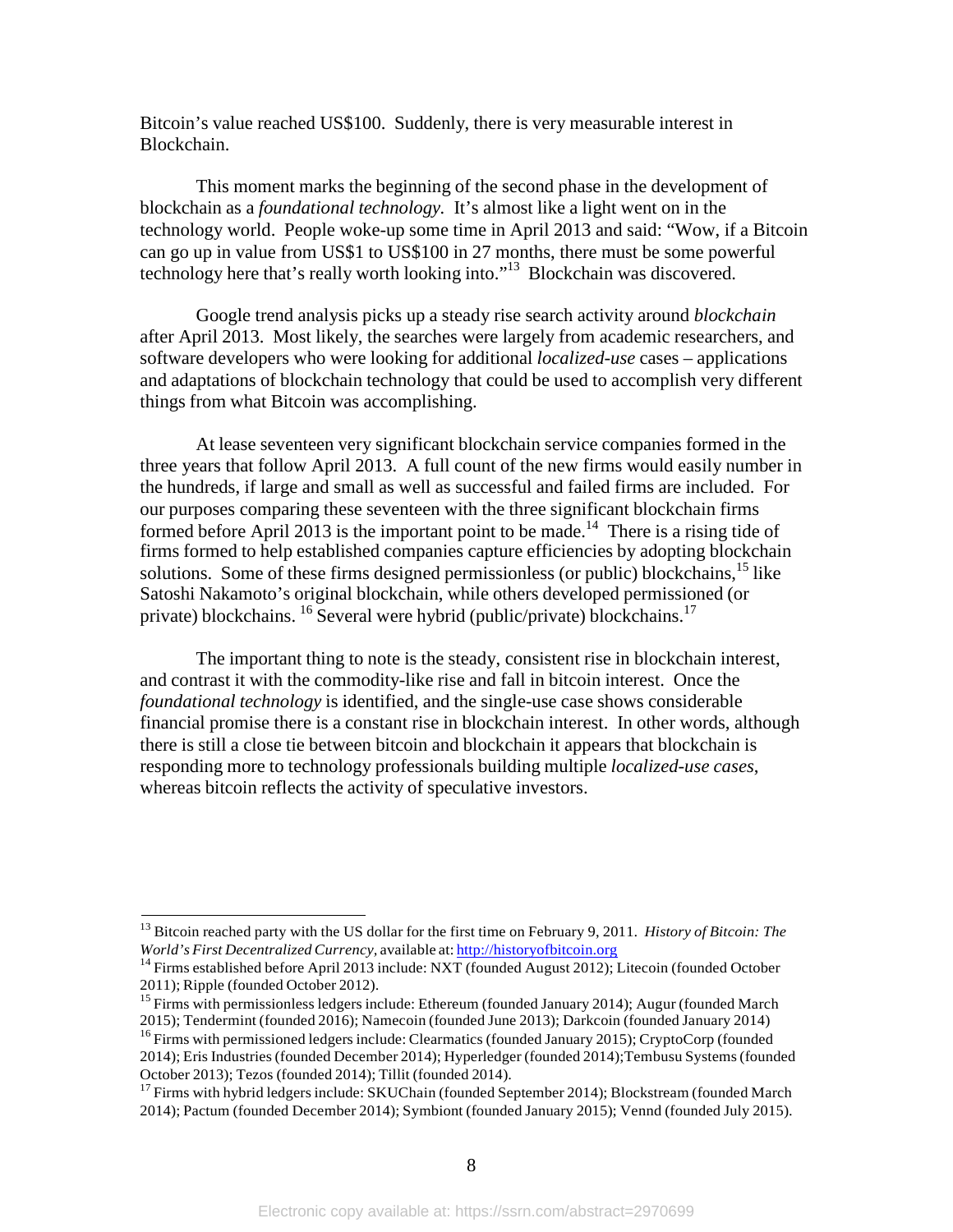## Figure 4: Google Trends Analysis "Blockchain" From the publication date of Satoshi Nakamoto's Bitcoin, A peer-to-peer electronic cash system (October 31, 2008)



[2] *Localized-Use cases*. We are moving to the lower right quadrant of Figure 1. This is where foundational technologies and their applications move next. Development tends to come first along the "degree of novelty" axis, not the "complexity and coordination" axis – although payroll applications appear to be developing differently. Payroll applications may be ready to leap-frog the *localized-use case* step.

*TCP/IP*. In the early days of TCP/IP key companies in Silicon Valley – Sun Microsystems,<sup>18</sup> NeXT Computer (founded by Steve Jobs in 1985),<sup>19</sup> Hewlett-Packard,<sup>20</sup>

Until the early 1980s, HP's three major computer divisions each developed its own networking technologies and protocols. In 1985 the Information Networking Group was formed, and led by Wim Roelandts, to consolidate the independent networking

<sup>18</sup> Computer History Museum, *Internet History of the 1980's* in INTERNET HISTORY 1962 TO 1992, *available at*: <http://www.computerhistory.org/internethistory/>

At Berkeley, Bill Joy incorporates the new TCP/IP suite into the next release of the Unix operating system. The first 'portable' computer is launched in the form of the Osborne, a 24-pound suitcase-sized device. …Having incorporated TCP/IP into Berkeley Unix, Bill Joy is key to the formation of Sun Microsystems. Sun develops workstations that ship with Berkeley Unix and feature built-in networking.

 $19$  NeXT computers came fully equipped with TCP/IP functionality. They were expensive, but designed primarily for the academic research market, so the e-mail functionality was critical. When Jobs returned to Apple in 1985 TCP/IP became a standard part of the operating system.

<sup>&</sup>lt;sup>20</sup> Robert A. Burgelman, Webb McKinney & Phillip E. Meza, *Sidebar: Emergence and Development of HP's Networking Business*, in BECOMING HEWLETT PACKARD: WHY STRATEGIC LEADERSHIP MATTERS (2016).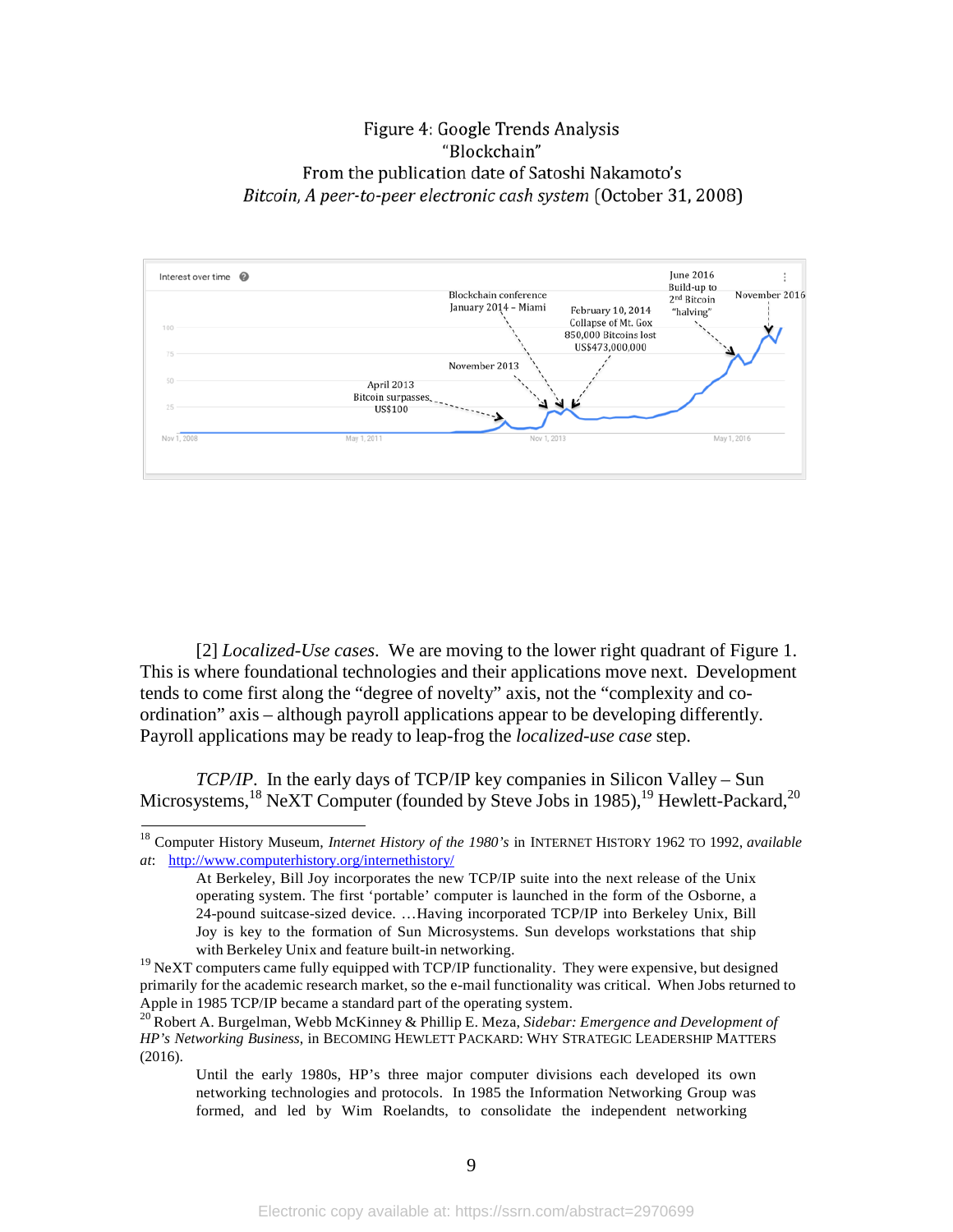and Silicon Graphics<sup>21</sup> – all created localized private e-mail networks *within their own organizations*. In doing so, they developed the building blocks and tools that broadened TCP/IP applications beyond e-mail. Development occurred in a stable, controlled environment. As these companies gradually replaced their traditional information networks with TCP/IP-based email they saw dramatic gains in productivity.

These *localized-use cases* did not attract much attention. They were internal corporate "experiments." They passed "under the radar," and were not discussed widely in the press. The *foundational technology* (TCP/IP) only became visible (in the popular press) in the next phase. That is not the case with Blockchain. Blockchain is highly visible at stage [2].

It is recommended that payroll service providers make an effort to develop localized-use cases. Internal experiments are needed. Blockchain technology should be tried on company payroll. It is possible that one or more clients (most likely technology clients that enjoy being on the "cutting edge") might also provide a technology "sandbox" for the industry. There is no indication that this is happening, but it should be. See figure 5 below.

businesses. HP had to be able to connect their computer systems to those of IBM and DEC, and this created a problem. According to Roelandts, "I had fewer resources than IBM and DEC but I had to create protocols to interact with their systems and HP's systems. That's why we started playing with TCP/IP, because in was an opensingle standard.

HP's success with open standards created its own momentum. Roelandts's successor was quite bullish on HP's opportunity in networking. As early as 1988 he thought it could be \$1 billion for HP.<br><sup>21</sup> Olivier Bonaventure, COMPUTER NETWORKING: PRINCIPLES, PROTOCOLS AND PRACTICE (2011) at 5:

In the US, the ARPANET started in 1969 and continued until the mid 1980s ... workstations such as Sun or Silicon Graphics included TCP/IP in their variant of Unix. ... In the end, TCP/IP became the de facto standard that is not only used within the research community.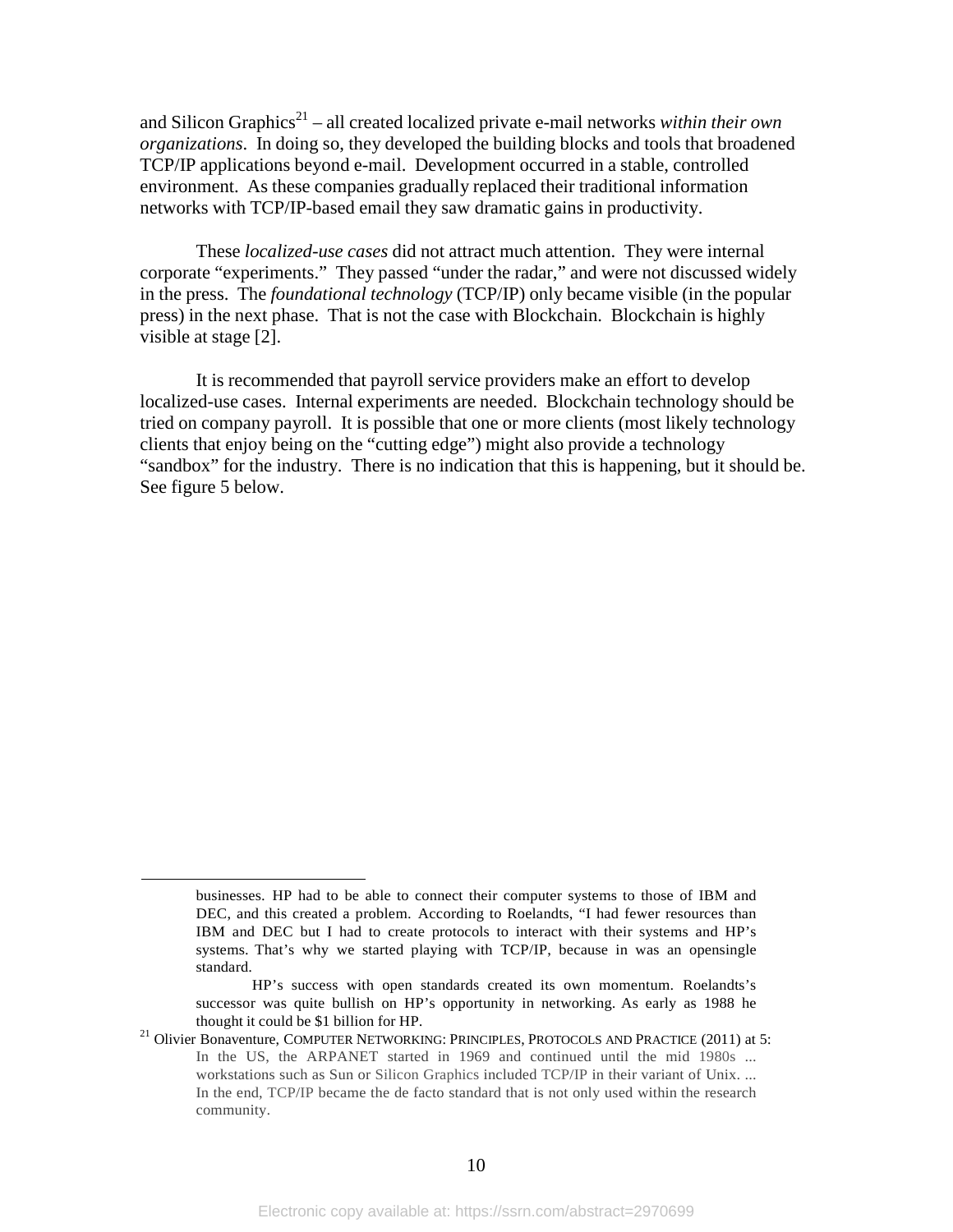#### Figure 5: Localized-Use Case



*Blockchain*. Blockchain has developed through a set of *localized-use cases*  [phase 2]. There are no payroll applications (yet). Blockchain localized-use cases are far more numerous than their predecessors in TCP/IP. They are also much more public (there are literally thousands of *localized-use* blockchain cases that have developed and have been followed in the press over a three year period). Blockchain is moving faster and more publicly through the TCP/IP development curve.

One measure of Blockchain's spread is the proliferation of copy-cat cryptocurrencies. Special currencies, modeled on Bitcoin, were designed by a number of firms to work with unique Blockchain applications. These are all *localized-use case*s.

Since Bitcoin's launched in 2008 more than 700 new crypto-currencies came to the open market. Blockchain was spreading and developing. Its dominant application was multiplying. $^{22}$ 

Twenty-five of the *new* crypto-currencies are very significant. Each has a market capitalization in excess of \$10 million. Two examples are Ether and Emercoin.23 Ether is the cryptocurrency that executes peer-to-peer smart contracts in the Ethereum Virtual

<sup>22</sup> For the 25 largest *see*: CoinMarketCap, *Cryptocurrency Market Capitalizations*, available at: https://coinmarketcap.com

<sup>23</sup> Other major cryptocurrencies are no more than Bitcoin derivatives. For example PotCoin services the legal cannabis industry with the hope of becoming a global currency in the cannabis trade, and Auroracoin which is an alternative to the fiat currency in Iceland.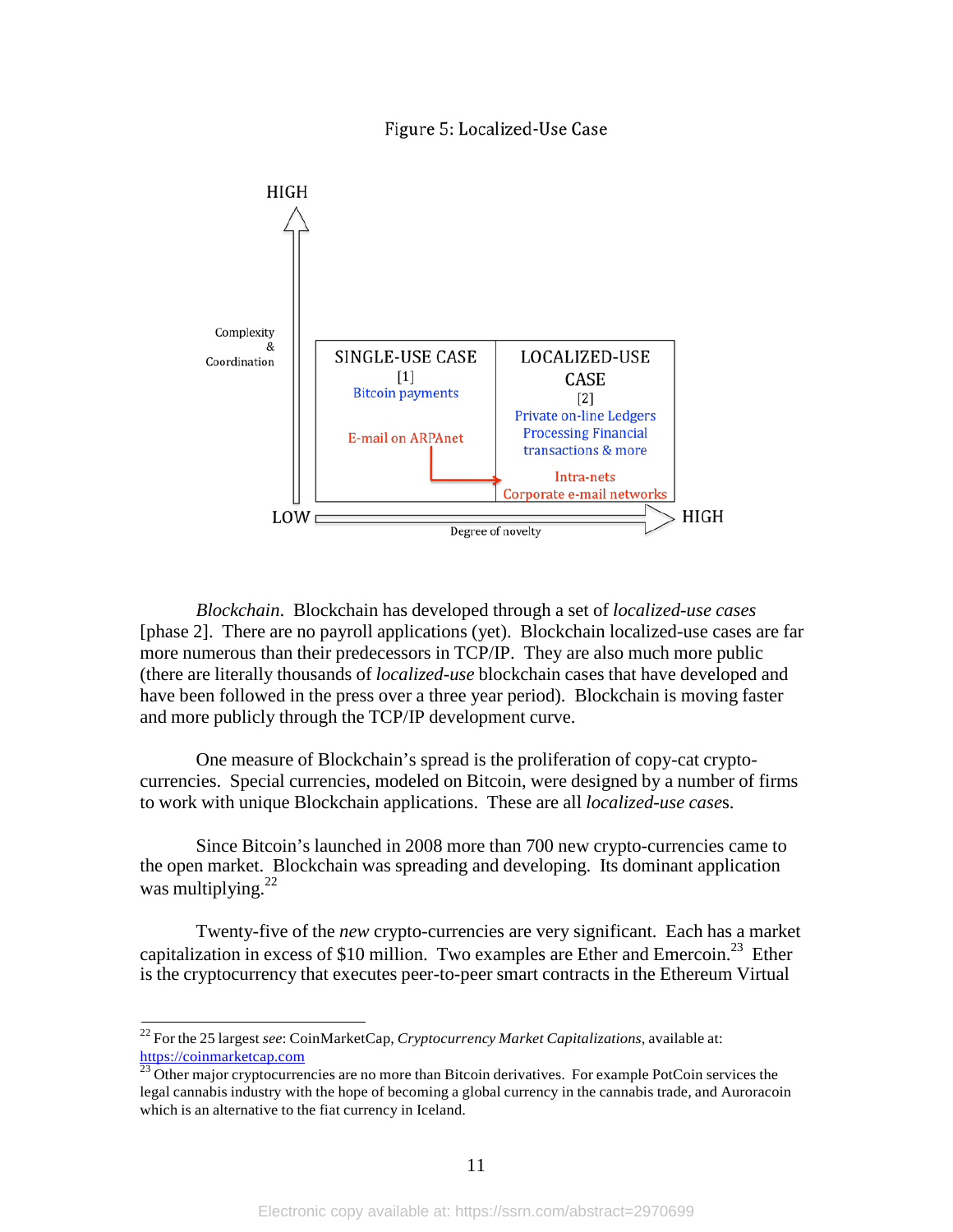Machine (EVM) on the Ethereum blockchain;<sup>24</sup> Emercoin is a leading cryptocurrency used in a distributed, censorship-proof technology platform (the Emercoin blockchain) for scalable services.<sup>25</sup>

It took TCP/IP about thirteen years to develop a modest set of *localized-use cases*. Blockchain followed the same path, but it developed thousands of *localized-use cases.* It accomplished this in less than eight years (2008 – 2016). Blockhain's localized-use cases are not limited to Silicon Valley, as were TCP/IP's localized-use cases. They are spread over many US and foreign jurisdictions. Business models are shaping up around blockchain very fast. There is a consortium of blockchain service providers, and a wide array of blockchain clients adopting solutions.

Blockchain activity in the financial sector is highly visible. Financial transactions are easily digitized and consequently present ideal localized-use cases. Some of the most visible financial applications are listed below. Note the date-stamps on these applications. These developments are very current:

- On December 30, 2015, NASDAQ enabled a (first-ever) private security issuance with Blockchain – the Blockchain developer used by NASDAQ was Chain.com (founded  $2014$ );<sup>26</sup>
- On January 28, 2016 the US Patent and Trademark Office announced that in the 18 months prior Bank of America had filed 15 finance-related Blockchain patents; 20 more were pending – Bank of America is largely collaborating with Microsoft in developing its blockchain solutions; $^{27}$

 $^{24}$  EVM runs on the Ethereum open source public blockchain, a distributed computing platform that features smart contract functionality.

<sup>&</sup>lt;sup>25</sup> Among the services offered are (a) a micropayment library for streaming media, (b) a storage service for electronic business cards, (c) trusted storage for digital timestamps on the blockchain, (d) decentralized, uncensored domain name system, and (e) a decentralized trust store of hash sums for client SSLcertificates. The suite of Emercoin services runs on top of the Emercoin blockchain. Yahoo! Finance, *First Bitcoin Capital Corp. Signs Evaluation Agreements with Emercoin International Development Group, To Develop and Market Solutions to Provide Distributed Blockchain Services For Business and Personal*

<sup>&</sup>lt;sup>26</sup> Will Briganti & Ryan Wells, *NASDAQ LINQ Enables first-ever Private Securities Issuance Documented with Blockchain Technology,* NASDAQ Press Release (December 30, 2015) *available at*: <http://ir.nasdaq.com/releasedetail.cfm?releaseid=948326> (Chain.com, an inaugural Nasdaq Linq client and blockchain developer issued shares to a private investor which enabled Chain.com to digitally represent a record of ownership, with significantly reduced settlement time, and elimination of the need for paper certificates. Clearing and settlement time was reduced from three days to ten minutes, reducing settlement risk exposure by 99%, as well as dramatically reducing capital costs and systemic risk. The administrative cost of the current manual process was reduced in this multi-step transaction process.) The planned pilot with Chain.com (which was newly formed in 2014) was announced six months earlier. Laura Shin, *Nasdaq Selects Bitcoin Startup Chain to Run Pilot in Private Market Arm,* FORBES (June 24, 2015) available at: [http://www.forbes.com/sites/laurashin/2015/06/24/nasdaq-selects-bitcoin-startup-chain-to-run-pilot-in](http://www.forbes.com/sites/laurashin/2015/06/24/nasdaq-selects-bitcoin-startup-chain-to-run-pilot-in-)private-market-arm/#1fe8647752d7 <sup>27</sup> Arjun Kharpal & Julia Chatterley, *Bank of America is Going Big on Blockchain*, CNBC (January 28,

<sup>2016)</sup> *available at*: [http://www.cnbc.com/2016/01/28/bank-of-america-is-going-big-on-blockchain-plans](http://www.cnbc.com/2016/01/28/bank-of-america-is-going-big-on-blockchain-plans-)to-file-20-patents.html (indicating that BoA has "create teams within their organization to look into how to develop cryptocurrency" that they are "trying to steal a march on the latest developments" and that two of them concern a "cryptocurrency risk detection system" and a "suspicious user alert system." There is an 18 month publication delay by the USPTO on new patent filings.) Samburaj Das, *Microsoft Partners Bank of*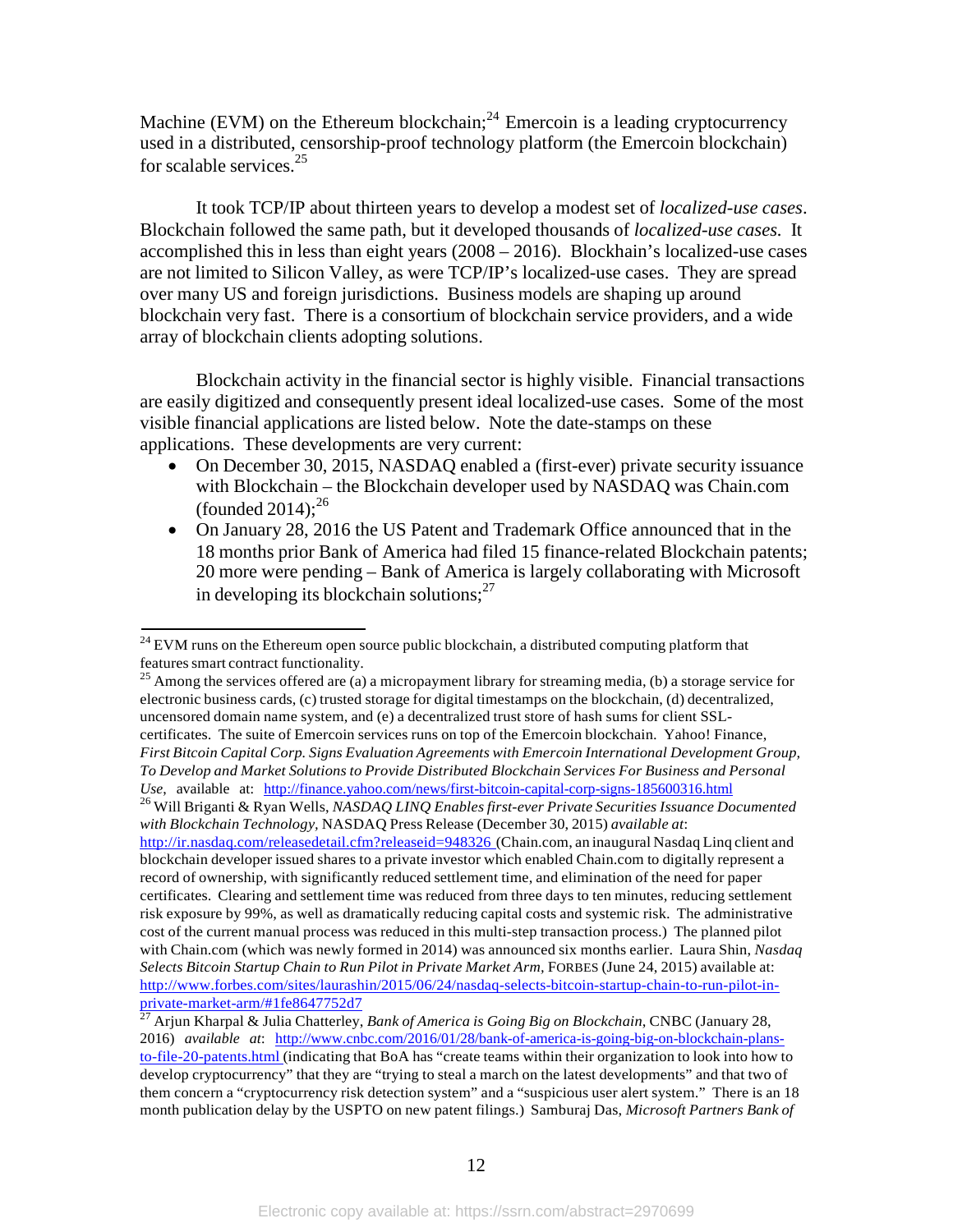- On October 3, 2016 J.P. Morgan Chase announced that it was working on Quorum (it was founded in 2014). This new blockchain is built on top of the publicly accessible Ethereum network code, and will be "private" for traders, but "public" for regulators;  $28$
- As of March 2016 there are at least six global stock exchanges using or planning to adopt blockchain technology to perform basic exchange functions:<sup>29</sup>
	- o Korea Exchange (South Korea) is working with Blockco (a Korean startup); $30$
	- o NASDAQ  $(USA);^{31}$
	- $\circ$  London Exchange (UK);<sup>32</sup>
	- o Australian Securities Exchange (Australia) is working with New York base Digital Asset Holdings (founded  $2014$ );<sup>33</sup>
	- $\circ$  Takkinn Stock Exchange (Estonia)<sup>34</sup>
	- $\circ$  Tokyo Exchange (Japan)<sup>35</sup>

Blockchain is not limited to the financial sector. Blockchain applications (many of which have only been worked out in the past two years) are creating marketplaces, authenticating goods, services, intangible assets and identities. They are even being used to keep track of complex document flows and prevent voter fraud. Examples are:

*America on Blockchain to "Transform" Trade Finance*, (September 28, 2016) CRYPTOCOINSNEWS *available at*: https:/[/www.cryptocoinsnews.com/microsoft-partners-bank-of-america-on-blockchain-to-](http://www.cryptocoinsnews.com/microsoft-partners-bank-of-america-on-blockchain-to-)

transform-trade-finance/ <sup>28</sup> Telis Demos, *J.P. Morgan Has <sup>a</sup> New Twist on Blockchain*, WSJ (October 3, 2016) *available at*: <http://www.wsj.com/articles/j-p-morgan-has-a-new-twist-on-blockchain-1475537138>

Skeptics say that blockchain may ultimately be a hyped-up version of banks' existing, struggling systems. But for the first firms to devise a new system, success could be very lucrative, resulting in big cost savings and possibly new revenue from selling software services.

<sup>29</sup> *How these Six Stock Exchanges are getting on Board with Blockchain*, NEXCHANGE FINTECH NEWSLETTER (March, 2016) *available at*: https://nexchange.com/article/8637

<sup>30</sup> Nam Hyun-woo, *KRX Seeks Share Trading Through Blockchain*, THE KOREA TIMES (January 8, 2017) available at: [http://www.koreatimes.co.kr/www/news/biz/2016/02/488\\_199315.html](http://www.koreatimes.co.kr/www/news/biz/2016/02/488_199315.html) (initially for the offboard traders, a 56 trillion won market).<br><sup>31</sup> See above, note 21.

<sup>32</sup> Samburaj Das, *London Stock Exchange, Banks and Trading Firms Create Blockchain Group*, CRYPTOCOINNEWS (November 18, 2015) *available at*: https:[//www.cryptocoinsnews.com/london-stock](http://www.cryptocoinsnews.com/london-stock-)exchange-banks-and-trading-firms-create-blockchain-group/(referencing a European consortium that s<br>trying to "catch up" with blockchain developments elsewhere).

tryckchain developments of the Up to the Up to the Up to the trying to the Up to Associate and Associates and A<br>ASX *Media Release* (January 22, 2016) *available at*: <http://www.asx.com.au/documents/about/ASX->Selects-Digital-Asset-to-Develop-Distributed-Ledger-Technology-Solutions.pdf (announcing that the US firm Digital Asset Holdings, LLC, which it took a 12% interest in, will develop a blockchain for the Australian exchange. ASX is one of 13 global financial services leaders participating in Digital Assets).

<sup>&</sup>lt;sup>34</sup> John McCrank, NASDAQ Says to Develop Blockchain Services in Estonia, Business Insider, Reuters (November13,2015)*availableat*[:http://www.businessinsider.com/r-nasdaq-says-to-develop-blockchain](http://www.businessinsider.com/r-nasdaq-says-to-develop-blockchain-)services-in-estonia-2015-11 (indicating that the NASDAQ plans to develop blockchain applications for the Estonian exchange, which is owned and operated by NASDAQ.)

Estonian exchange, which is owned and operated by NASDAQ.) <sup>35</sup> *Japan Exchange Group to Test out Decentralized Ledger* NIKKEI ASIAN REVIEW (February 16, 2016) available at: <http://asia.nikkei.com/Japan-Update/Japan-Exchange-Group-to-test-out-decentralized-ledger> (indicating that IBM Japan and Mitsubishi UFJ Financial Group will team up to produce a public distributed ledger for the exchange).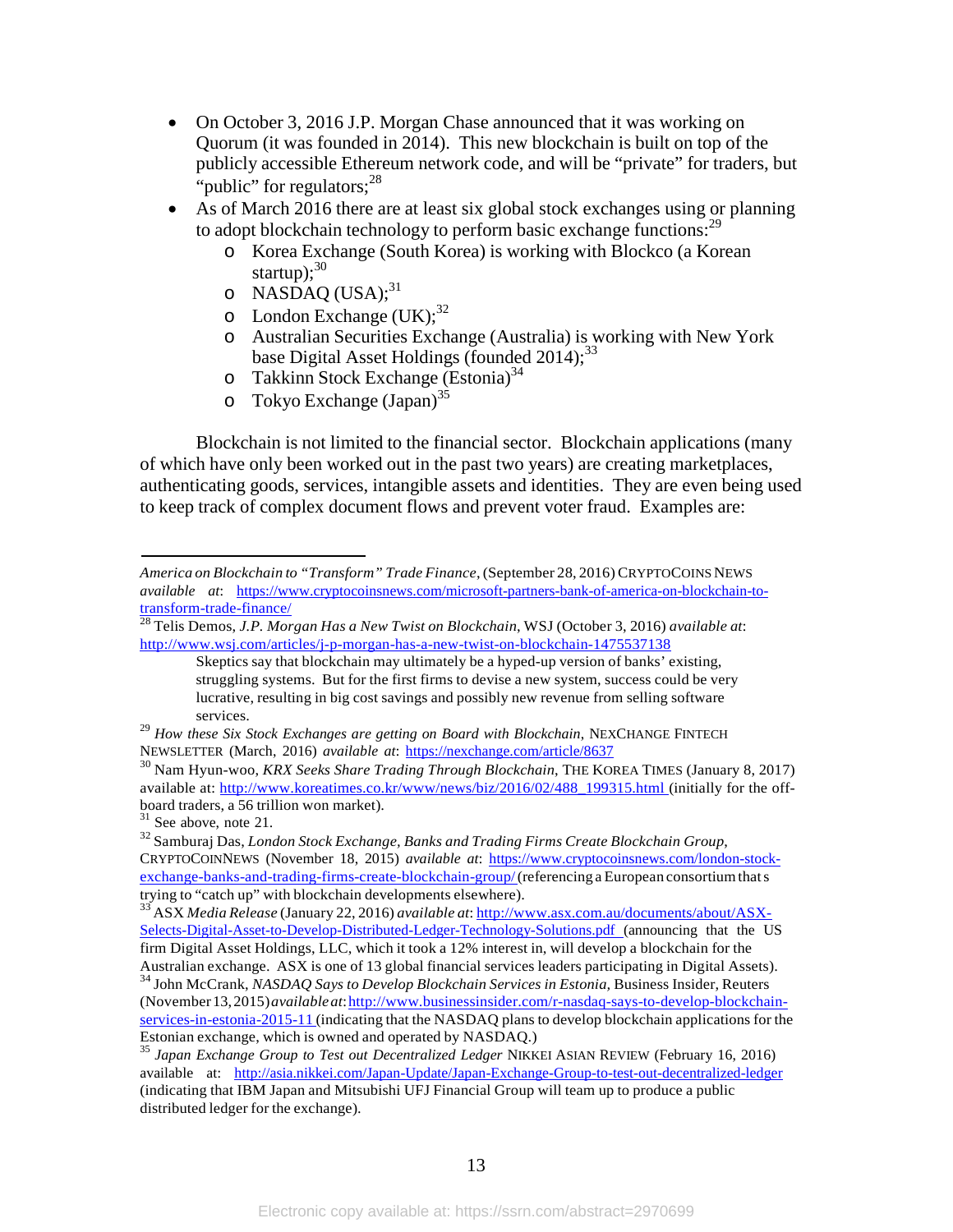- *Blockchain marketplaces*. On April 4, 2016 OpenBazaar, a peer-to-peer digital marketplace went live after public testing (3,000 vendors in 126 countries) after raising \$1million in capital. OpenBazaar created a *localized-use case* with its' March 3, 2016 pilot.<sup>36</sup> This application is a "distributed eBay."<sup>37</sup> OpenBazaar is expected to be highly disruptive to established e-commerce businesses like eBay and Amazon.<sup>38</sup>
- *Blockchain authentication (manufacturing)*. In the Spring of 2016 Petrodvorets Watch Factory, one of Russia's oldest luxury watchmakers began using Emercoin's blockchain to prevent counterfeiting of the elite Raketa brand (the most expensive type of watch made by Petrodvorets).<sup>39</sup>
- *Blockchain authentication (fashion)*. During Shanghai Fashion Week (April 8-15, 2016) the independent, trendy fashion label Babyghost used Shanghai based BitSE, and VeChain (cloud management) to put a unique ID on the blockchain for each clothing item. When in proximity to the clothing Near Field Communication (NFC) cell phone apps verify the clothing's authenticity. The scan would also show previous owners of the clothing, or whether it had been worn at a fashion show. $40$

Rebecca Campbell, *Raketa Watches Trials Blockchain Technology to Fight Counterfeiting*, BITCOIN MAGAZINE (July 7, 2016) *available at*: <u>https://bitcoinmagazine.com/articles/raketa-watches-trials-<br>blockchain-technology-to-fight-counterfeiting-1467905237</u>

<sup>40</sup> Rebecca Campbell, *Babyghost and VeChain: Fashion on the Blockchain*, BITCOIN MAGAZINE (October 18, 2016) *available at*: https://bitcoinmagazine.com/articles/babyghost-and-vechain-fashion-on-theblockchain-1476807653; BlockVerify performsthe same service for pharmaceuticals, luxury manufactured

<sup>36</sup> Daniel Palmer, *How OpenBazaar's Early Adopters Are Testing the Online Market*, COINDESK (March

<sup>&</sup>lt;sup>37</sup> Stan Higgins, *Decentralized Bitcoin Market OpenBazaar is Now Live*, COINDESK (April 4, 2016) available at: [http://www.coindesk.com/openbazaar-live-version-bitcoin-market/\(](http://www.coindesk.com/openbazaar-live-version-bitcoin-market/)explaining that anyone in the world can use the Blockchain platform to exchange goods and service with Bitcoin);

<sup>&</sup>lt;sup>38</sup> Ferdinand Reyes, *Decentralized Market Kills E-commerce Stars: OpenBazaar*, BITCOIN MAGAZINE (November30,2014)available at:https://bitcoinmagazine.com/articles/decentralized-markets-kills-ecommerce-stars-openbazaar-1417320255 (Comparing eBay and Amazon.com with OpenBazaar:

OpenBazaar is free, you don't need to pay a listing fee to list as many products as you have to sell, and when you sell your products your transaction costs are minimum compared to the ones you pay in those traditional markets, which have business models that either charge you a commission, or a monthly fee to have your store up and running. With OpenBazaar you list your product, and you transact directly with your customer; all you might have to pay is a minimum arbitration fee (which will be set by the marketplace and competition, not a centralized entity with power to dictate a non-negotiable price, and which also passes down their overly expensive merchant fees, aka, credit card fees) and the Bitcoin miner transaction fee which is just cents (no matter what amounts you transact, small or large)

<sup>39</sup> Iyke Aru, *"BlockchainWatch:" Manufacturers Start Using Blockchain To Confirm Authenticity of LuxuryGoods*,COINTELEGRAPH,(June 8, 2016) available at: https://cointelegraph.com/news/blockchainwatch-manufactures-start-using-blockchain-to-confirm-authenticity-of-luxury-goods (Stan Polosov, the COO of the Emercoin's Blockchain Engine indicated:

All luxury watches have a serial number, issued in the production stage and applied directly to the products themselves, making them the perfect candidate for a digital registry. For each watch, information will be recorded in the blockchain in regard to the date of manufacturing, its assembler and about any repair history, as well as information about the owner, if the owner chooses.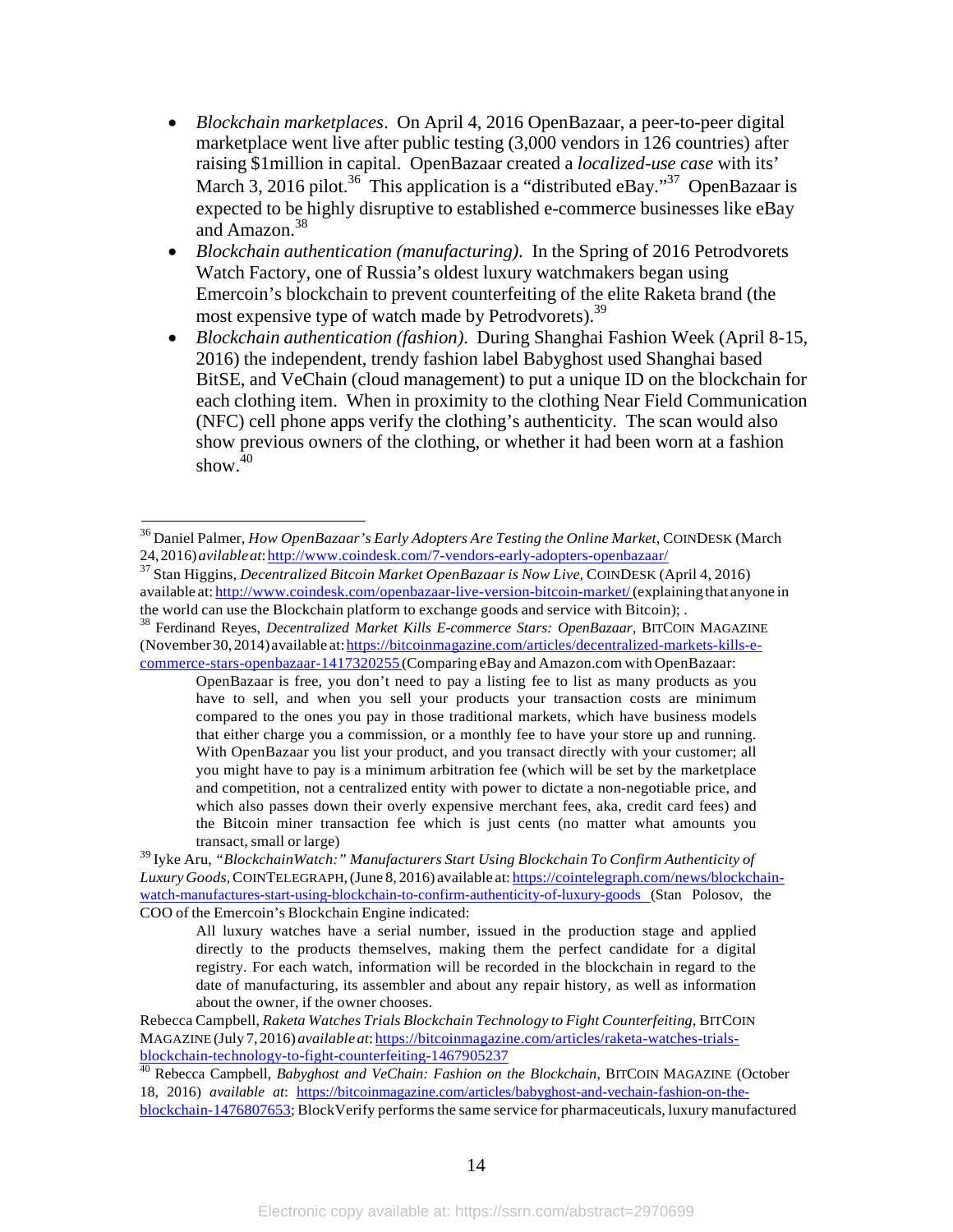- *Blockchain commercial document controls*. On August 10, 2016 Bank of America, HSBC & the Singapore government's IT agency built a blockchain application to replicate letter of credit transaction processes between banks, exporters and importers; $4^{11}$
- *Blockchain healthcare document controls*. The Department of Health and Human Services received more than 70 proposals responding to the *Use of Blockchain in Health IT and Health-related Research Challenge* on September 1, 2016. Several papers dealt with placing patient records on the blockchain.<sup>42</sup> The Ethereum blockchain was preferred for balancing patient privacy with research access.
- *Voter fraud prevention*. FollowMyVote (founded July 4, 2012) is the first blockchain startup in the voting space.<sup>43</sup> Expanse Borderless joined on November 1, 2016,<sup>44</sup> and immediately ran a mock voting blockchain (a proof of concept) where people were asked to vote for president (as if the voting were part of the current US presidential election).<sup>45</sup> But the real money in a voting blockchain application is in commercial applications (proxy voting, and services that would allow shareholders to vote at investor meeting they were not able to attend in person). As of October 6, 2016 Broadridge, the financial services company, has begun investing heavily in blockchain voting technology to be "the first to market a complete proxy blockchain solution."<sup>46</sup>

The breadth of *localized-use case* development in blockchain coupled with its speed is truly breathtaking. It is easy to see how some analysts predict imminent, transformative change everywhere. That has not happened (yet). If it had, there would be an abundance of Blockchain examples in the next section of this paper.

[3] *Replacement*. The third quadrant identifies developments that are a low degree of novelty (building on single-use and localized-use applications), but require a significant degree of coordination. Enterprises in this quadrant are replacing traditional businesses, reducing cost, and increasing availability of goods or services.

goods, diamonds and electronics. The blockchain identifies counterfeits, finds diverted goods, and tracks

<sup>&</sup>lt;sup>41</sup> Pete Rizzo, *Bank of America, HSBC unveil Blockchain Supply Chain Project, COINDESK (August 10,* 2016) available at: [http://www.coindesk.com/hsbc-bank-america-blockchain-supply-chain/#](http://www.coindesk.com/hsbc-bank-america-blockchain-supply-chain/)

<sup>&</sup>quot;Many people are talking about the theory of blockchain, but for the first time we can start to see how this technology might be used to solve the real world challenges our customers face," Vive Ramachandran, global head of product for HSBC's trade and finance business, said.  $42$  #5, #6 #9 #10 #12

<sup>43</sup> FollowMyVote.com blog, *Founded on the 4th of July,* available at: https://followmyvote.com/foundedon-the-4th-of-july/ <sup>44</sup> Marcia Danzeisen, *Expanse Project[EXP] Announces Blockchain-based Voting Platform Prototype with*

*Borderless.tech*, BITCOIN PR BUZZ (November 1, 2016) available at: http://bitcoinprbuzz.com/expanse-<br>project-exp-blockchain-voting-platform-borderless-tech/

project-exp-blockchain-voting-platform-borderless-tech/ <sup>45</sup> Iyke Aru, *Americans Are Already Voting on Blockchain,* THE COINTELEGRAPH (November 3, 2016) *available at*: https://cointelegraph.com/news/americans-are-already-voting-on-blockchain

<sup>46</sup> Michael del Castillo, *Why Broadridge is Investing Millions in Blockchain Voting*, COINDESK (October 3, 2016) available at: <http://www.coindesk.com/broadridge-investing-blockchain-voting/>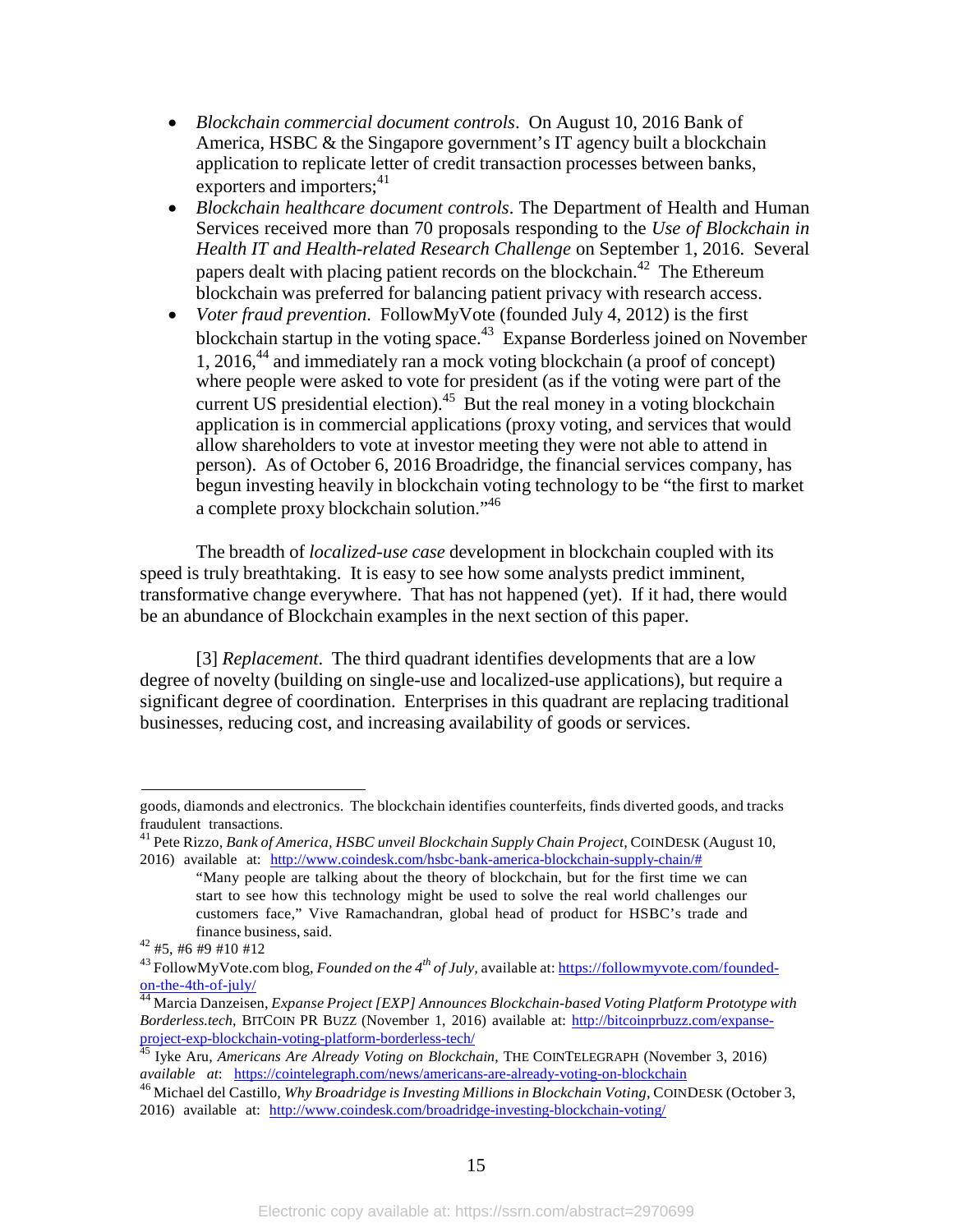The standard here is to offer functionality *as good as, if not better than* a traditional solution. It must be as *easy to use, if not noticeably more convenient*. This functionality allows a new application of the foundational technology to actively replace (not just co-exist with) traditional business operations. See figure 6 below.



#### Figure 6: Replacement

*TCP/IP*. Amazon.com (as an online bookstore) fits these requirements. Founded in 1994, it went online in 1995 selling books because of the large demand for literature worldwide, the favorable price point, and the large supply of titles available. In two months sales were \$20,000 per week, and Amazon could offer seven to ten times the number of titles of a brick and mortar store. By 2001 it made a \$5 million profit on sales of \$1 billion.

The Internet, the creation of TCP/IP has facilitated the creation of the virtual bookstore, and Amazon.com has stepped in to take advantage. As of March 2014 Amazon's share of new book purchases was 41%. It had a 65% market share of all new online book sales (globally) in print and digital format.<sup>47</sup> It is reasonable to conclude that Amazon.com has *replaced* close to 50% of the brick and mortar bookstores.

*Blockchain*. It is difficult to find a *replacement application* comparable to Amazon built on the blockchain. It appears to be too early in the development curve.

<sup>47</sup> Polly Mosendz, Amazon Has Basically No Competition Among Online Booksellers, The Atlantic (May 30,2014)available at: [http://www.theatlantic.com/business/archive/2014/05/amazon-has-basically-no](http://www.theatlantic.com/business/archive/2014/05/amazon-has-basically-no-)competition-among-online-booksellers/371917/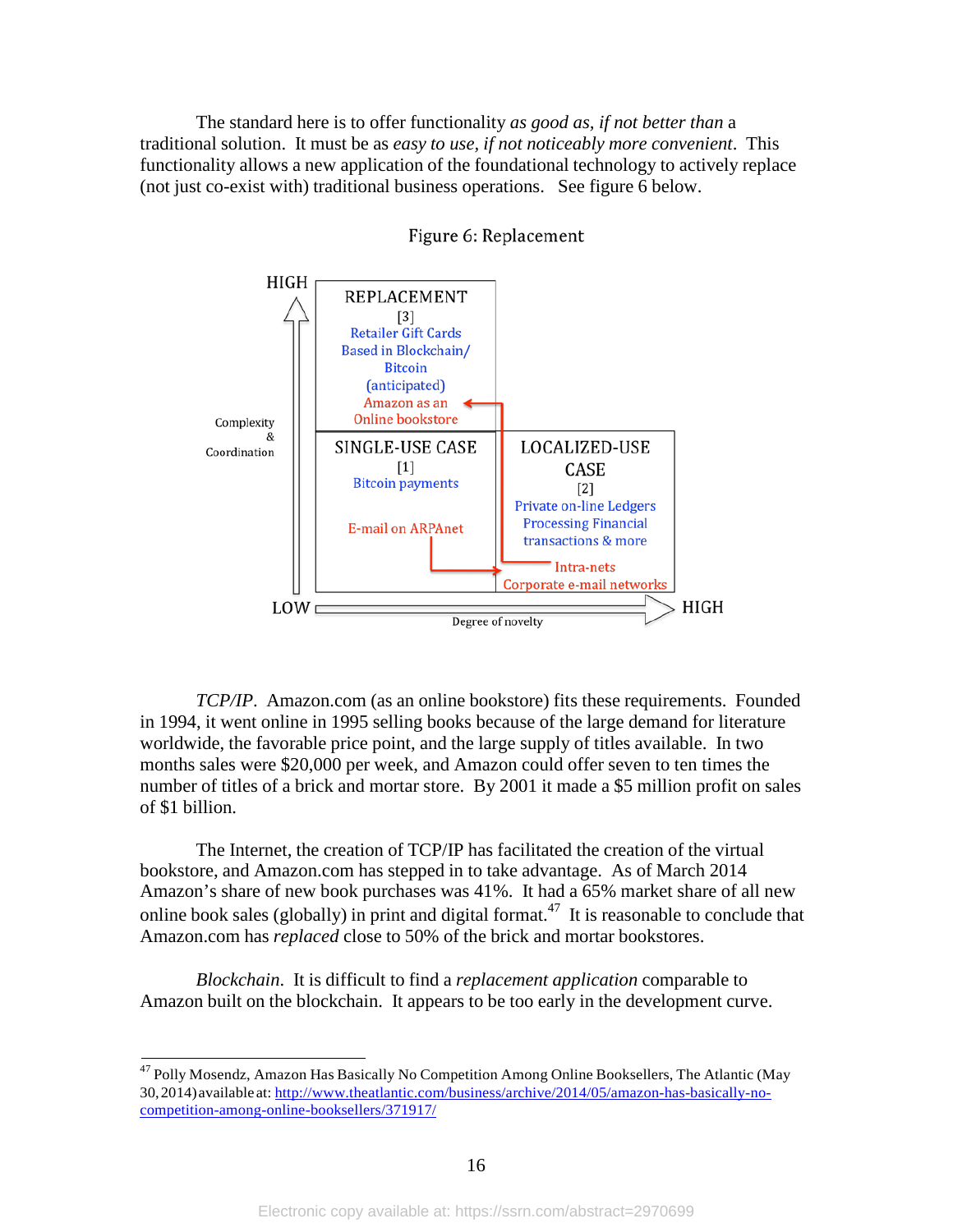One promising application appears to be Gyft, a virtual gift card provider that was acquired on July 30, 2014 by First Data Corp. (FDC). $^{48}$ 

Gyft brings two attributes to FDC: (1) fraud prevention through blockchain,  $49$  and (2) bitcoin functionality, which greatly reduces costs when retailers accept bitcoin.<sup>50</sup> Gift card fraud occurs when someone in the chain of ownership uses a card, and then sells it on.51 The retailer who eventually receives the stolen card is in a difficult position if he declines a card with his name on it from a good customer who either paid for it or was given it by a friend who had paid for it.

Before Gyft and its blockchain application there was no way to trace the chain of card ownership back to the fraudster. FDC can now identify the thief. This competitive advantage will soon put the whole gift card market on the blockchain. Either competitors will adopt blockchain, or their customers will migrate to FDC/Gyft. There are no published reports that confirm that blockchain gift cards have *replaced* traditional gift cards yet, but the replacement is inevitable. $52$ 

[4] *Transformation*. The last phase in the development of a *foundational technology* is when the technology supports completely novel (unforeseen) applications that fundamentally change the nature of business and government systems. Their adoption frequently comes with major social, legal and political change. Co-ordination demands are high. Applications are complex.

<sup>48</sup> Michael Carney, *EXCLUSIVE: Payment Giant First Data Acquires Gyft in an effort to bring digital cardsto the masses*, PANDO (July 30, 2014) *available at*: https://pando.com/2014/07/30/payments-giantfirst-data-acquires-gyft-in-an-effort-to-bring-digital-gift-cards-to-the-masses/(indicatingthatFDCpaid\$6 million for the two year old Gyft and plans to use Gyft's technology to develop the gift card market. FDC's share of this market is \$100 billion. FDC processes payments for over 6 million merchants and 3,500 financial institutions. It is the world's largest card processor with \$1 trillion annual transactions.

<sup>49</sup> InfoSec Institute, *Gift Card Fraud: A Profitable Business,* as posed in, HACKING, PHISHING (December 24, 2015) available in: <http://resources.infosecinstitute.com/gift-card-frauds-a-profitable-business/#gref>

<sup>(</sup>indicating that the National Retailers Federation estimates gift card fraud at \$11 billion per year).<br><sup>50</sup> Guillaume Lebleu, *Building Gift Cards 2.0 on the Block chain*, MEDIUM (June 15, 2015) *available at*: [https://medium.com/@giyom/building-gift-cards-2-0-on-the-block-chain-3ae9e7cf4152#.3vd6yh3cd](https://medium.com/%40giyom/building-gift-cards-2-0-on-the-block-chain-3ae9e7cf4152#.3vd6yh3cd) (calculating card processing fees for a \$25.00 gift card with Bitcoin at \$0.97 whereas the same transaction would normally charge fees at \$1.50 at an exchange rate of \$250 <sup>=</sup> <sup>1</sup> BTC). <sup>51</sup> 62% of gift card losses are believed to be employee-related. Robin Sidel, *Gift Cards Feel Pinch of New*

*Rules*,WSJ(March 7, 2016) *available at*: <http://www.wsj.com/articles/gift-cards-feel-pinch-of-new-rules->1457393943

 $\frac{527525312}{52}$  FDC has targeted the gift card market as growth area. 25% of consumers purchase more plastic gift cards, and 41% purchased more virtual gift cards than the year before. First Data Corporation, *New Insights. New Opportunities to Seize: The 2015 Prepaid Consumer Insights Study*, available at: https:/[/www.firstdata.com/en\\_us/all-features/prepaid-infographic.html](http://www.firstdata.com/en_us/all-features/prepaid-infographic.html)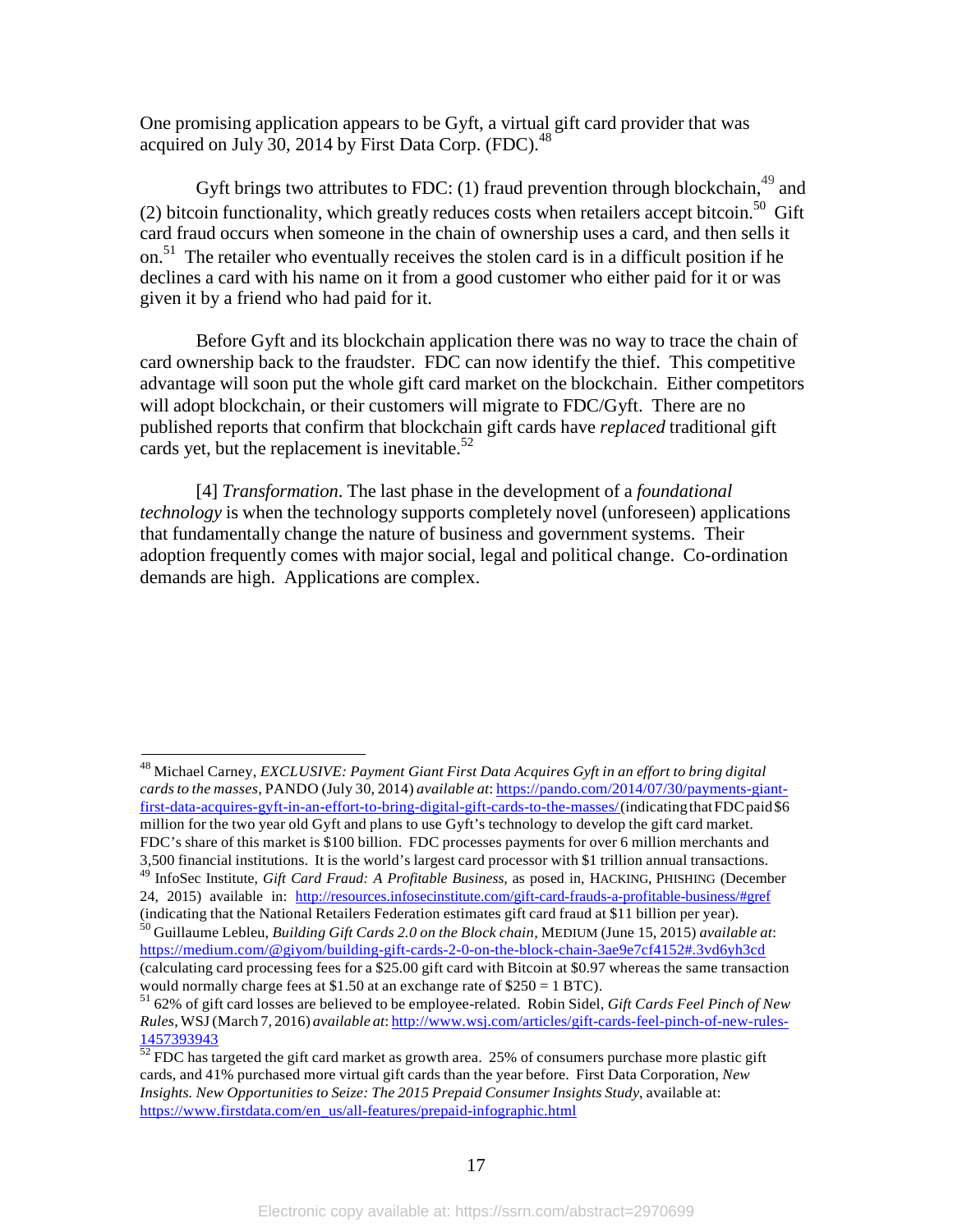

# **Figure 7: Transformation**

*TCP/IP*. The classic example of an unforeseen internet-based communication development is Skype. Founded in  $2003$ <sup>53</sup> Skype is an application that provides video chat and voice call services where users may exchange digital documents (images, text, and video). Three are over 700 million users of Skype with over 300 million active each month (as of August 2013).<sup>54</sup> In September 2005 eBay acquired Skype for \$2.6 billion.<sup>55</sup> It is highly unlikely that anyone associated with ARPAnet saw Skype coming.

Measuring from the birth of TCP/IP in 1972 to the appearance of Skype in 2003, the full development of TCP/IP as a *foundational technology* took 31 years. If Blockchain, as a *foundational technology*, takes as long to reach its transformational phase the year will be 2039.

*Blockchain*. The furthest over the blockchain horizon that anyone has seen so far points to the potential development of *decentralized autonomous organizations* (DAOs). If this occurs, then blockchain as a *foundational technology* would truly be transformative. The argument that DAOs will develop out of blockchain is as follows:

<sup>&</sup>lt;sup>53</sup> Founders: Niklas Zennström (Sweden) and Janus Friis (Denmark) with software development by Ahti Heinla, Priit Kasesalu, and Jaan Tallinn (Estonia).

Heinla, Print Kasesalu, and Jaan Tallinn (Estonia).<br><sup>54</sup> STATISTA: THE STATISTICAL PORTAL, *available at*: https:/[/www.statista.com/statistics/272014/global](http://www.statista.com/statistics/272014/global-)social-networks-ranked-by-number-of-users/

<sup>55</sup> Bharat Rao, Bojan Angelov & Oded Nov, *Fusion of Disruptive Technologies: Lessons from the Skype Case* 24 EUROPEAN MANAGEMENT JOURNAL 174 (2006).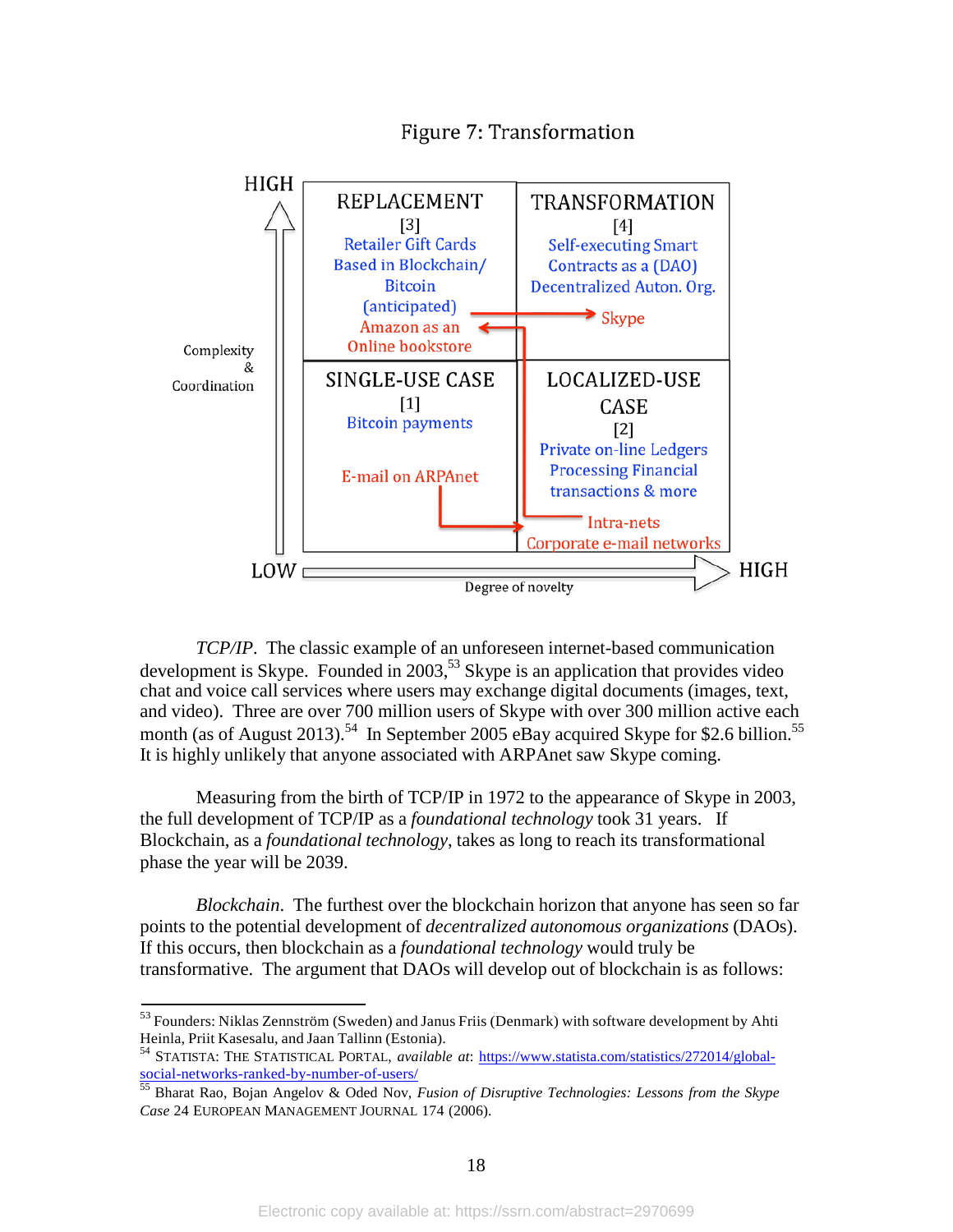- *smart contracts*<sup>56</sup> are the most visibly transformative aspect of blockchain at the moment,
- corporations are not much more than a bundle of contracts,  $57$  therefore
- business theory suggests that the corporation could be/will be rendered fully digital (re-constituted as a bundle of smart contracts) by the transformative power of the blockchain.

Aaron Wright and Primavera De Filippi, two of the leading thinkers on DAOs, have a very optimistic view of these structures.<sup>58</sup> We have numerous examples of DAOs. Bitcoin itself is the first DAO, all others are built on the Ethereum platform.

Unfortunately for Wright and De Filippi's optimistic forecast, the largest of the Ethereum AOs (called *The DAO*) was hacked.<sup>59</sup> *The DAO* was crowdfunded (the largest in history), raising over \$150 million in 28 days for the German start-up Slock.It (a company that builds smart locks so people can share cars, boats, apartments). Within 20 days after completion of the funding an attacker drained 3.6 million of Ether (the digital currency used on the Ethereum platform) worth \$55 million into a "child DAO."

59 David Siegel, Understanding the DAO Attack, COINDESK (June 25, 2016) available at: [http://www.coindesk.com/understanding-dao-hack-journalists/\(](http://www.coindesk.com/understanding-dao-hack-journalists/)furtherindicating that *The DAO* was designed to fund projects that would be voted on by the members, and at the time of the hack there were 50 projects waiting to be voted on by 11,000 members).

<sup>56</sup> A smart contract is a computer protocol that facilitates, verifies, or enforces the negotiation or performance of a contract, or that makes a contract unnecessary. The term is used to id. entify a specific technology – a code that is stored, verified, and executed on a blockchain. Josh Stark, *Making Sense of Blockchain SmartContracts*COINDESK (June 4, 2016) *available at*: [http://www.coindesk.com/making](http://www.coindesk.com/making-)sense-smart-contracts/ For example IBM and Samsung built a demonstration model of an internet enabled washing machine that automatically ordered a product by executing a smart contract when the machine ran out of detergent. *Adept Demo By IBM/Samsung*, YOUTUBE (January 13, 2015).

https:/[/www.youtube.com/watch?v=un0vmoQmlqU](http://www.youtube.com/watch?v=un0vmoQmlqU) <sup>57</sup> Michael C. Jensen & William H. Meckling, *Theory Of The Firm: Managerial Behavior, Agency Cost And Ownership Structure,* 3 JOURNAL OF FINANCIAL ECONOMICS 305 (1976) (the leading formulation of the corporation [the firm] as a collection of consensual relationships [contracts] among shareholders, creditors, managers, and others); Frank H. Easterbrook & Daniel R. Fischel, THE ECONOMIC STRUCTURE OF CORPORATE LAW (1991) (continuing this argument comprehensively throughout corporate law as a whole).<br><sup>58</sup> Aaron Wright & Primavera De Filippi, *Decentralized Blockchain Technology and the Rise of Lex Cryptographia*,availableat:https://papers.ssrn.com/sol3/papers.cfm?abstract\_id=2580664(emphasisin original)

<sup>…</sup> the blockchain has the possibility to fundamentally change the way people organize their affairs. The technology can be used to create new software-based organizations referred to as *decentralized organizations (DO's)* and *decentralized autonomous organizations (DAOs)*. These organizations can re-implement certain aspects of traditional corporate governance using software, enabling parties to obtain the benefits of formal corporate structures while at the same time maintaining the flexibility and scale of informal online groups. The organizations can be operated autonomously, without any human involvement. They can own, exchange, or trade resources and interact with other humans or machines, raising novel questions around traditional notions of legal personality, individual agency, and responsibility.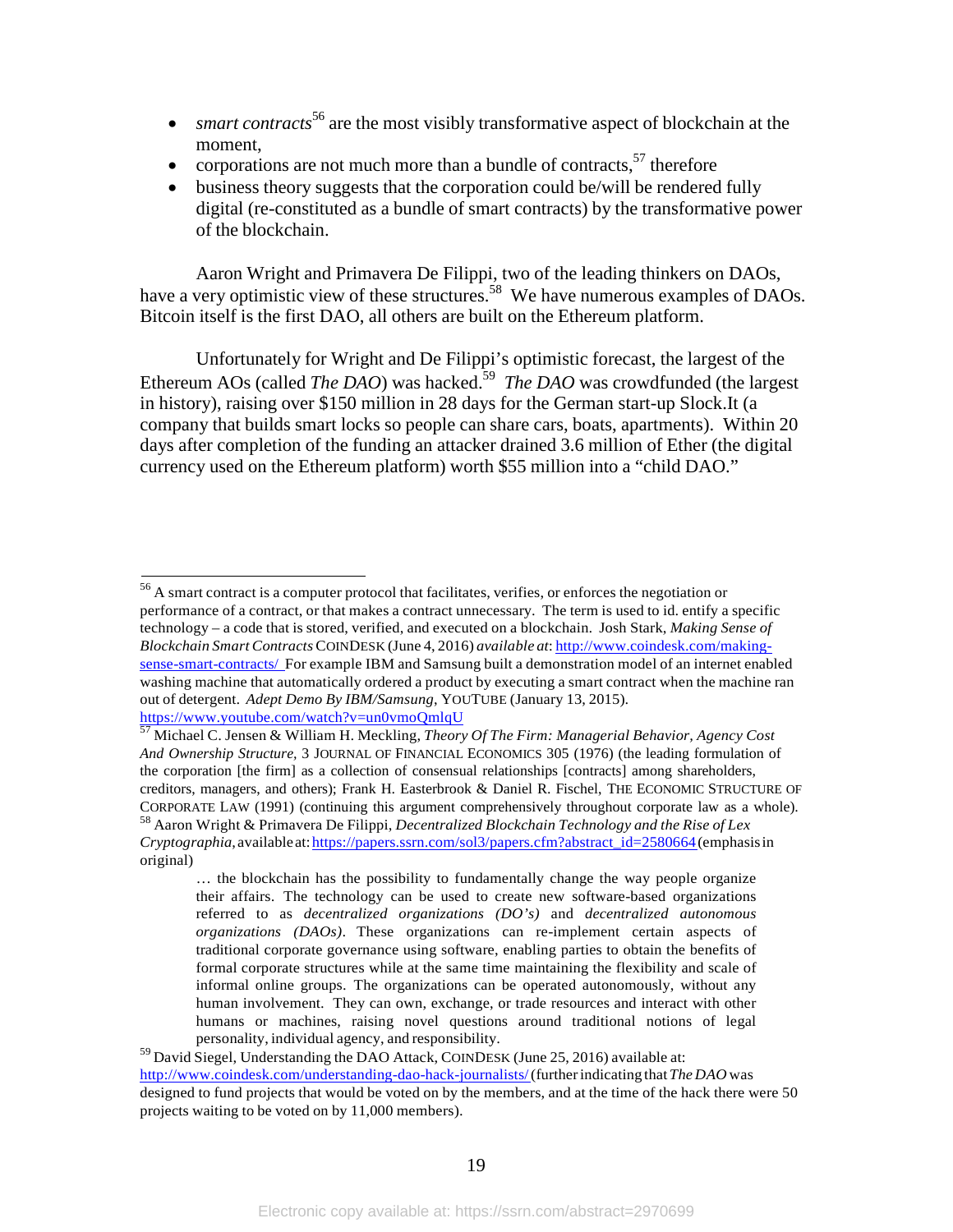Technically the hacker could not access the Ether for 28 additional days. The price of Ether immediately dropped by  $38\%$ .<sup>60</sup>

The lesson to be learned from *The DAO* hack may be that in the world of *smart contracts* what happened on the Ethereum platform may not have been a theft at all.<sup>61</sup> The hacker did not tamper with *The DAO's* code; the hacker just used it in an unexpected manner. The legal description on *The DAO's* web site clearly states that the code controls the outcome.<sup>62</sup> What the marketers of the DAO intended, and what any particular investor intended is irrelevant, as long as the code is followed everything is OK. In other words, Larry Lessig's most famous slogan applies: "Code is Law."63

What this means for the development of the blockchain as a *foundational technology* is – there remains a lot of work to do before we can safely call blockchain *transformational*. The HACKER NEWS records a similar comment:

I always wondered why there was such a rush to launch *The DAO*. As opposed to what Ethereum itself did: develop a proof of concept for over a year, then release a beta version and provide bounties for security bugs, all the while collaborating with testers and security researchers to stress the software.<sup>64</sup>

#### PAYROLL ON THE BLOCKCHAIN

Why are there no major payroll applications on the blockchain? Payroll is fully digitized. Payroll interacts with multiple regulatory agencies each of which collects duplicate data, holds it centrally, and performs overlapping compliance audits. On top of this, AML and KYC regulations apply to each transaction. This is the classic efficiency environment for a distributed ledger.

<sup>60</sup> Paul Vigna, *Digital Money Fund Hacked*, WSJ (June 18, 2016) (suggesting that anyone with a short position on Ether (maybe the hacker) would have been able to make a great deal of money without accessing the hacked funds).<br><sup>61</sup> Matt Levine, Blockchain Company's Smart Contracts Were Dumb, BloombergView (June 17, 2016)

available at: https:/[/www.bloomberg.com/view/articles/2016-06-17/blockchain-company-s-smart-contracts](http://www.bloomberg.com/view/articles/2016-06-17/blockchain-company-s-smart-contracts-)were-dumb<br>  $\frac{\text{were-dumb}}{62}$  Swarm, DAO'S, Hacks, and the Law (June 17, 2016) available at: [https://medium.com/@Swarm/daos-](https://medium.com/%40Swarm/daos-)

hacks-and-the-law-eb6a33808e3e#.s6nho34s7

The terms of The DAO Creation are set forth in the smart contract code existing on the Ethereum blockchain at 0xbb9bc244d798123fde783fcc1c72d3bb8c189413. Nothing in this explanation of terms or in any other document or communication may modify or add any additional obligations or guarantees beyond those set forth in The DAO's code. Any and all explanatory terms or descriptions are merely offered for educational purposes and do not supersede or modify the express terms of The DAO's code set forth on the blockchain; to the extent you believe there to be any conflict or discrepancy between the descriptions offered here and the functionality of The DAO's code at 0xbb9bc244d798123fde783fcc1c72d3bb8c189413, **The DAO's code controls and sets**

**forth all terms of The DAO Creation**.<br><sup>63</sup> Lawrence Lessig, CODE AND OTHER LAWS OF CYBERSPACE (1999); Lawrence Lessig, *Cyberspace and Privacy: A New Legal Paradigm?* 52 Stanford Law Review 987 (2000)

<sup>&</sup>lt;sup>64</sup> Infodroid 214 days ago, HACKER NEWS, *available at*: https://news.ycombinator.com/item?id=11922271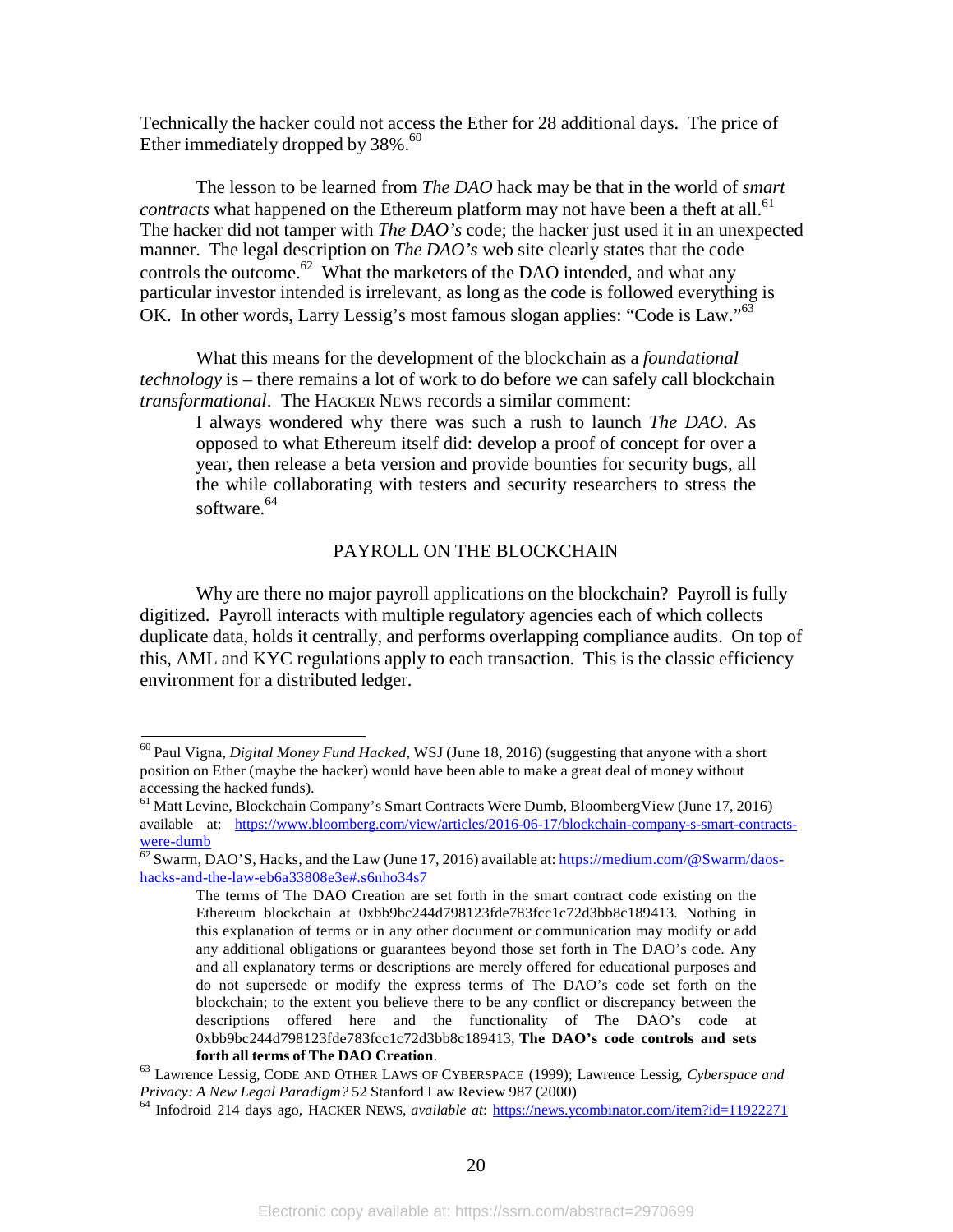One would expect to see a large number of start-ups and traditional service providers applying blockchain solutions to payroll, but presently, there are very few. There seems to be a vacuum. Two reasons for the vacuum come to mind: there are (1) significant barriers to entry, which are compounded by (2) the lack of a fiat cryptocurrency to make international payroll transactions proceed smoothly without significant foreign exchange risks. The first issue keeps potential entrants away; the second encourages those willing to enter the market to wait. In short:

- the barriers to entry keep technology start-ups from entering the field, while they simultaneously provide a (false) sense of security to the current payroll service providers who (may) feel they are immune to this technology. Some of the specific barrier-raising issues are:
	- o the payroll service field is dominated by a small number of very large institutional providers, and their presence raises a very high competitive bar for the technology start-ups who might enter the field;<sup>65</sup>
	- o to perform well in the payroll services field requires a deep technical tax knowledge base that controls complex withholding calculations based on government regulations that are constantly in flux, which makes it necessary to continually re-program to get the calculations right;
	- o the regulatory agencies (notably those in the US) that oversee this area have enacted serious (high risk and high penalty) financial service regulations (largely as a reaction to use of anonymous crypto-currencies by criminals);  $^{66}$  and

Under the weight of various historical indicators and in the wake of significant recent events, regulators adopted and increasingly aggressive approach to enforcing existing regulations against the drastically new, different, and emerging technology. The resulting barriers to entry and climate of legal stigma are stifling the nascent decentralized technology industry and preventing further innovation. In response, the decentralized virtual currency industry and other businesses interested in exploring the potential uses of decentralized technologies on in commerce call for self-regulation. Current literature, for its part, suggest a variety of regulatory models with each approach varying in light of the characteristics of the underling technology that the commentator suggesting the model considers to threaten the most potential harm.

History intimates that the self-regulatory approach is unlikely to sufficiently resolve the market failures that will ultimately allow illicit and fraudulent uses of decentralized technology to occur. Meanwhile, the regulatory approaches suggested in the literature each impose a new regulatory barrier to entry even while trying to alleviate the inefficiencies of the current landscape. This article suggests a different approach, one designed to encourage organic regulation that both addresses the potential market and governance failures and takes into account the unique nature of the technology at issue.

This Article lays the foundation for adopting an endogenous theory of decentralized technology regulation. Drawing on theories of endogenous economic regulation, endogenous development, and functional financial regulation, this article

<sup>65</sup> Jill Bowers, *The Best Online Payroll Services of 2017*, TOP TEN REVIEWS, (December 6, 2016) available at: http://www.toptenreviews.com/business/accounting/best-online-payroll-services/ (indicating that four companies dominated the field, "During our research and testing, the top performers quickly emerged. [They were] Intuit ... ADP ... IOIPay ... and Paychex ...")<br><sup>66</sup> There are proposals for more technology-cooperative financial regulations. There is a "law-lag" in

getting an effective regulatory structure in place that melds well with the technology. See: Carla L. Reyes, *Moving Beyond Bitcoin to an Endogenous Theory of Decentralized Ledger Technology Regulation: An InitialProposal,* 61VILLANOVALAWREVIEW 191 (2016).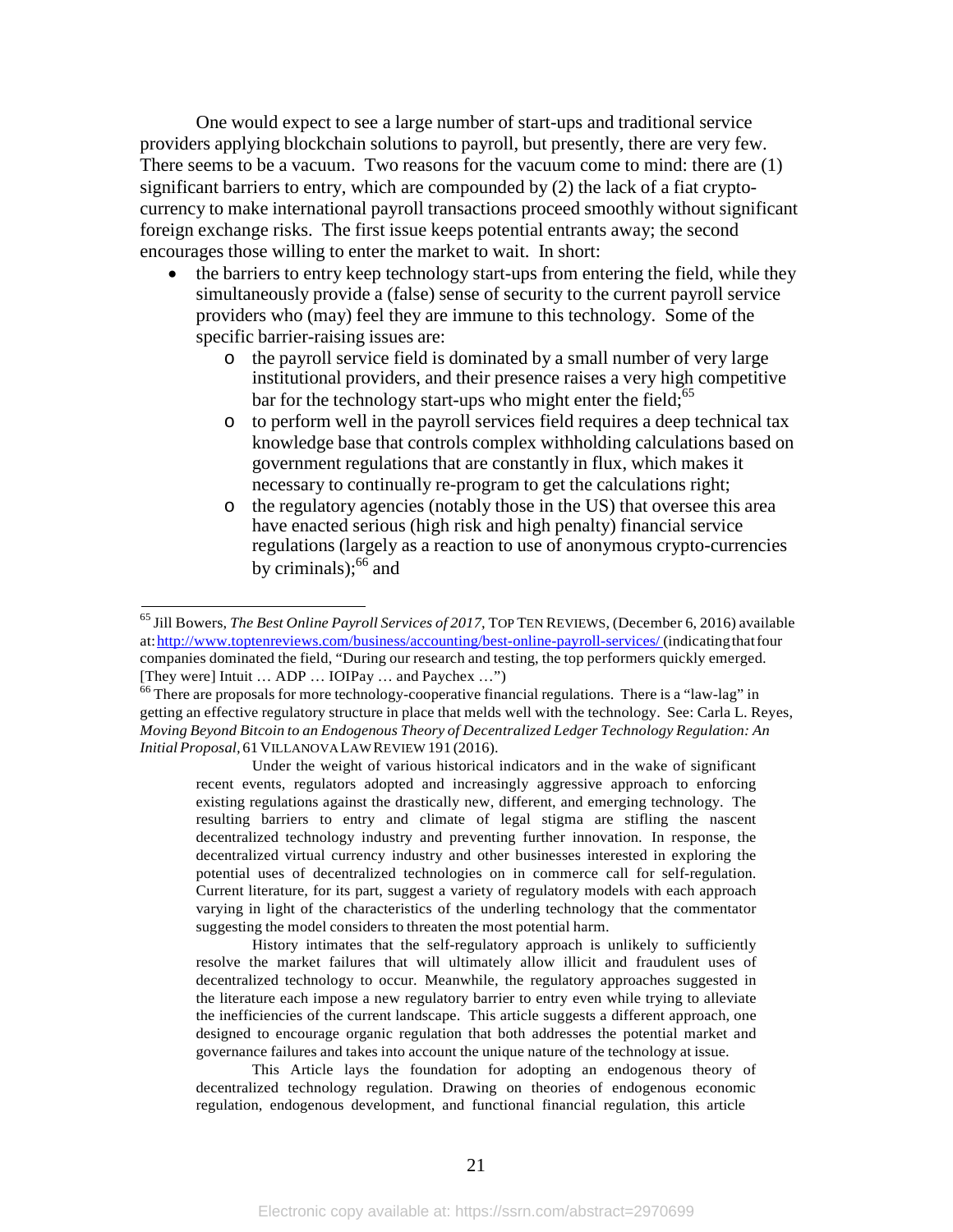- o the large number of government agencies that would necessarily be involved in a comprehensive blockchain of the payroll space presents an extreme level of coordination complexity domestically, which is compounded many times over when international payroll is considered.
- the lack of a fiat crypto-currency (hopefully a temporary situation):
	- o encourages anyone who is planning on developing a technology-intensive global payroll services solution on the blockchain to "wait and see" what develops before making sizeable resource commitments to a project like this, especially when there are other applications that are not so risky promising a steady return on investment (low hanging fruit) .

Currently, the payroll space has (only) two *single-use case* blockchain applications – one in Finland (Futurice), and the other in the US (Bitwage). There are no *localized-use cases*, and no *replacement* or *transformative* applications, although it is easy to imagine how a blockchain application could *replace* much of what a payroll service provider supplies today (once a workable blockchain is constructed).

Blockchain, as a *foundational technology,* has simply not developed sufficiently so that it can easily allow *replacement*-type applications to flourish in any space, much less in the technically complex and demanding, government/enterprise coordinationdependent payroll space.

It seems likely however, that the private sector will develop replacement solutions in the near term. This will likely lead to transformational changes. Those changes may involve either government-constructed blockchains which payroll service providers will be asked to populate (Finland and Estonia are likely to develop this way), or it may involve comprehensive private sector bockchains that government agencies will participate in as regulators, but not as owners/designers of the blockchain itself (the US may develop this way). See figure 8 below.

proposes that decentralized technologies, including blockchain technology underlying decentralized payment systems such as bitcoin are robust enough to support a theory of endogenous, technology-assisted regulation. Specifically, when this article proposes an endogenous theory of regulation, it suggests that regulators undertake the dual task of enacting a law or regulation via statute and then implementing that statute through code by engaging in an iterative and cooperative process with the technologies' core developers and with consensus from the network, so that regulation is endogenously incorporated into the decentralized ledger technology and the applications running on top of the technology.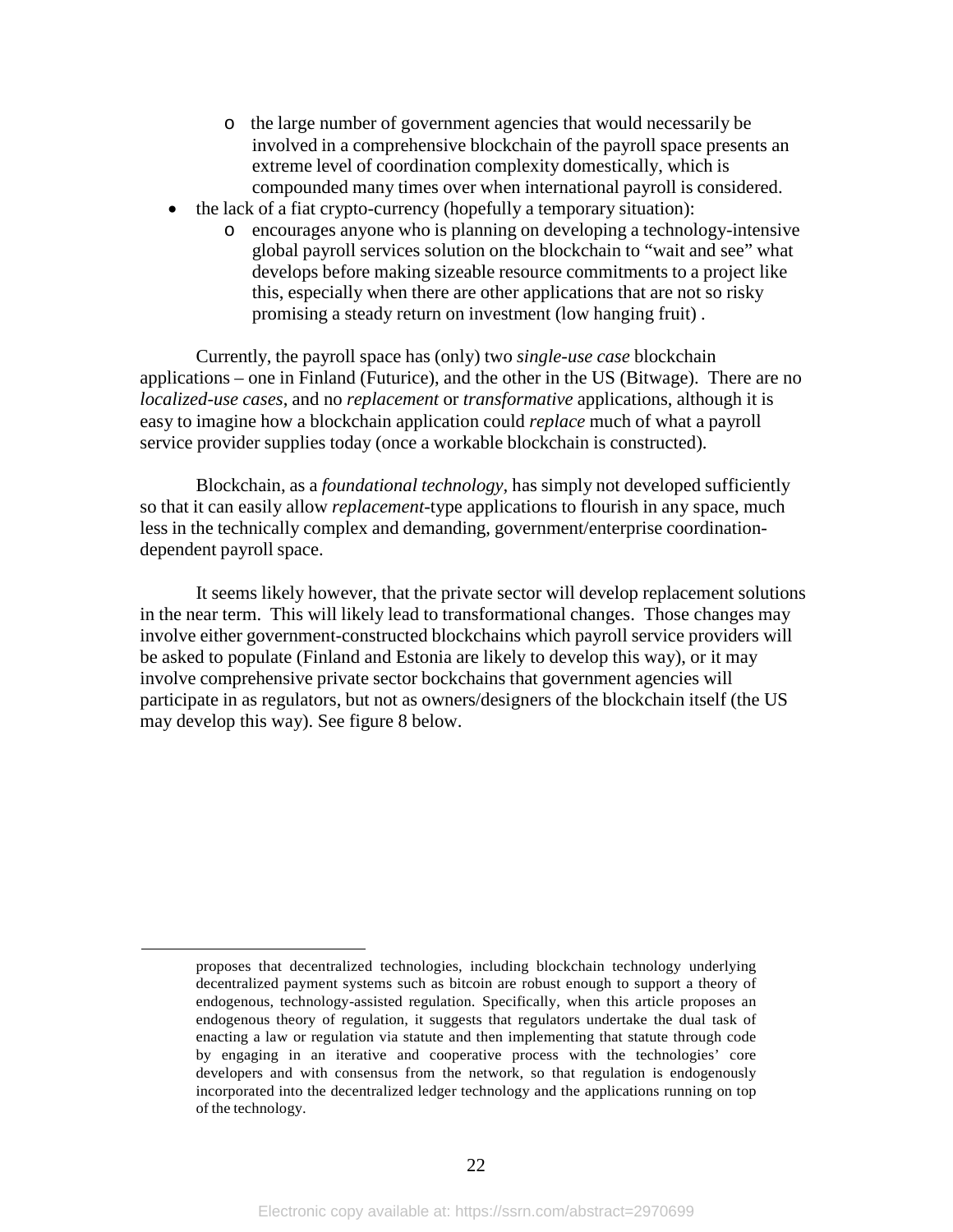

Figure 8: Payroll on the Blockchain

The nature of payroll compliance involves highly complex calculations. It requires considerable co-ordination among multiple government agencies (federal, state, local and international), as well as the employee and the employer. Payroll compliance is not free-form and flexible; it is controlled largely by government filing requirements. It does not seem likely to be receptive to the high degree of novelty inherent in most *localized-use* cases. A notable exception would be if one of the major payroll service providers decided to engage in an internal experiment and pay its own employees (domestic and international) through an application on the blockchain. There is no indication that this s happening, and as a result, payroll on the blockchain seems likely to develop in a differently than expected. It will appear as an unexpected surprise.

Payroll on the blockchain may be poised to jump directly from stage [1] to stage [3]. It will closely follow blockchain developments in other fields (notably financial services), and use this to overcome barriers in the payroll space. After this, and with the cooperation of the government agencies involved, the final *transformational* stage will likely develop directly from the *replacement* models. (The red arrows in Figure 8 above represent the proposed development pathway.)

Based on the development time line of the TCP/IP as a *foundational technology*, we can project that blockchain's development trajectory is perhaps five years away from producing *replacement* applications in payroll services (2018-2021).<sup>67</sup> The payroll

<sup>67</sup> *Foundational technology* development (the information era) in time frames of 13, 10, and 9 years: (1972) - TCP/IP

<sup>(1985)</sup> – Intra-nets in Silicon Valley [+13 years]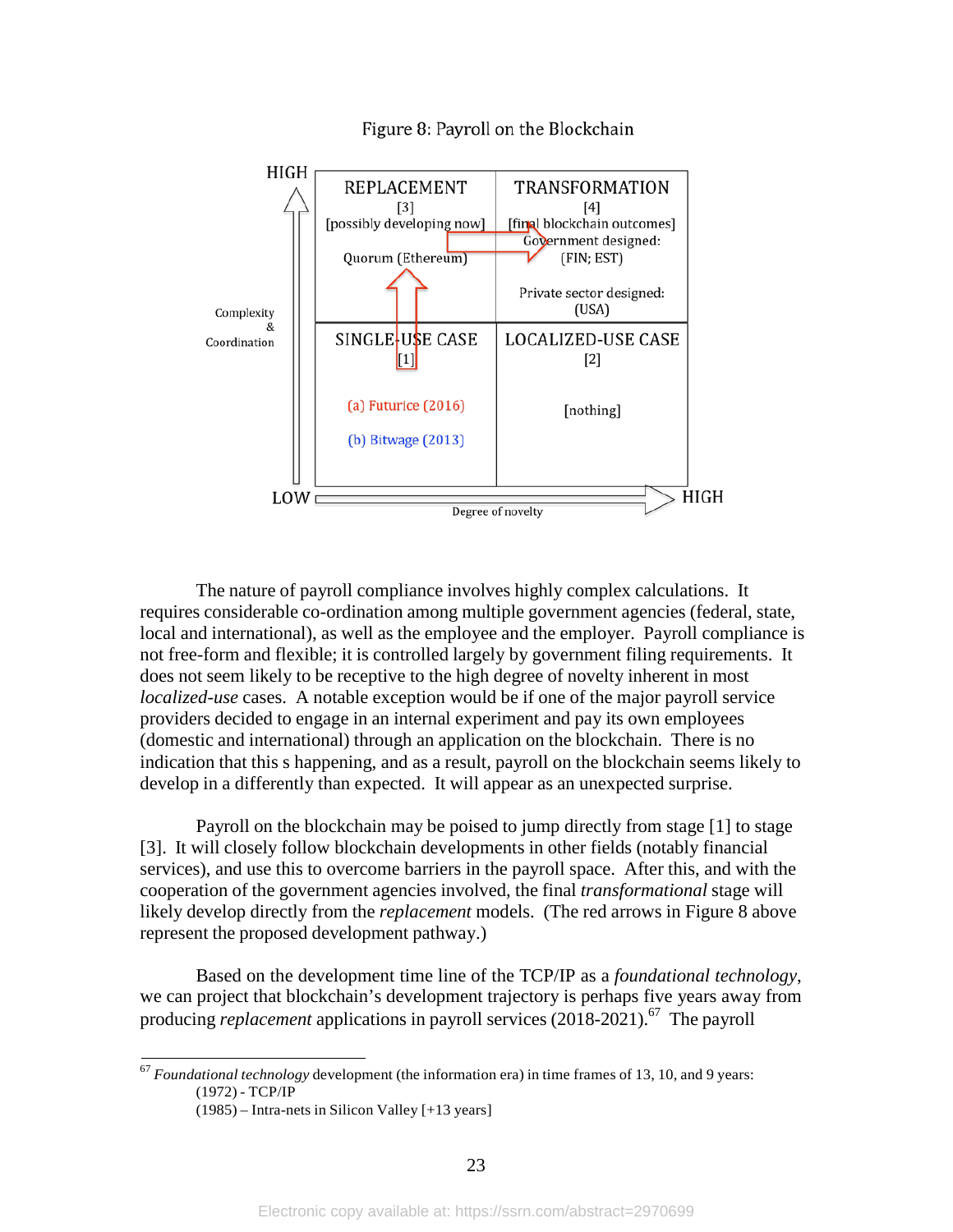solution is likely to borrow from applications (*localized-use cases*) currently being developed in finance. International payroll applications will likely be structured to blend with blockchain-based payment solutions, notably those that are adopting a cryptographic US dollar. This structure will likely use *smart contracts* on the Ethereum blockchain tied to a trusted price feed and a derivative contract.<sup>68</sup>

### A PAYROLL SERVICE PROVIDER'S BLOCKCHAIN SOLUTION: IN DEVELOPMENT

Each of the following elements of a payroll service provider's blockchain solution are visibly under development today:

- Employees are recording bonus hours on the Ethereum blockchain at Futurice, and are receiving compensation for those hours in the normal course of business;
- Employers are paying their global workforces with bitcoins that can be kept in bitcoin or automatically converted to local fiat currency in 60 countries around the globe with Bitwage utilizing smart contracts that blend the original bitcoin blockchain, and the Ethereum platform;
- J.P. Morgan Chase is developing Quorum, a private/permissioned blockchain based on the official Go implementation of the Ethereum protocol to coordinate payments among financial institutions that is fully visible to regulators, and fully private to participants.

These three critical elements need to be supplemented with several other advances in the payroll field before a payroll service provider can offer comprehensive payroll services through the blockchain. Missing elements include:

- Well designed smart contracts placed on the blockchain that will automatically determine the correct tax withholdings and employer contributions per employee gross wage amount; and
- Agreements with government agencies to:
	- o participate in a payroll blockchain as regulators; as well as
	- o acceptance of deposits/payments in crypto currencies (an element that may await the establishment of a fiat crypto-currency).

*Futurice*. Futurice is a Finnish technology company that provides digital services for its customers. It is one of the fastest growing technology companies in Finland.

<sup>(1995)</sup> – Amazon.com as a book seller [+10 years]

<sup>(2004)</sup> - Skype [+9 years]

*Foundational technology* development (value era) in an unfinished time projection with the initial link set at 5 to 8 years. Developments are running twice as fast (taking 50% less time to mature), suggesting that g here are fSuggesting that the blockchain replacement phase should be here by 2021, and the

<sup>(2008)</sup> – Bitcoin released (on Blockchain)

<sup>(2013-16)</sup> – Thousands of applications from finance through voting [+5-8 years]

<sup>(2018-21)</sup> –The replacement phase [+5 years, est.]

<sup>(2023-26)</sup> – The Transformational phase [+5 years, est.]

<sup>68</sup> Vitalik Buterin, *Ethereum*, 2014 TEXAS BITCOIN CONFERENCE (Austin Texas: March 6-7, 2014) (17.30 – 23.35/47.33, published on January 25, 2015, *available at*: https:/[/www.youtube.com/watch?v=cahj4WJtp20](http://www.youtube.com/watch?v=cahj4WJtp20)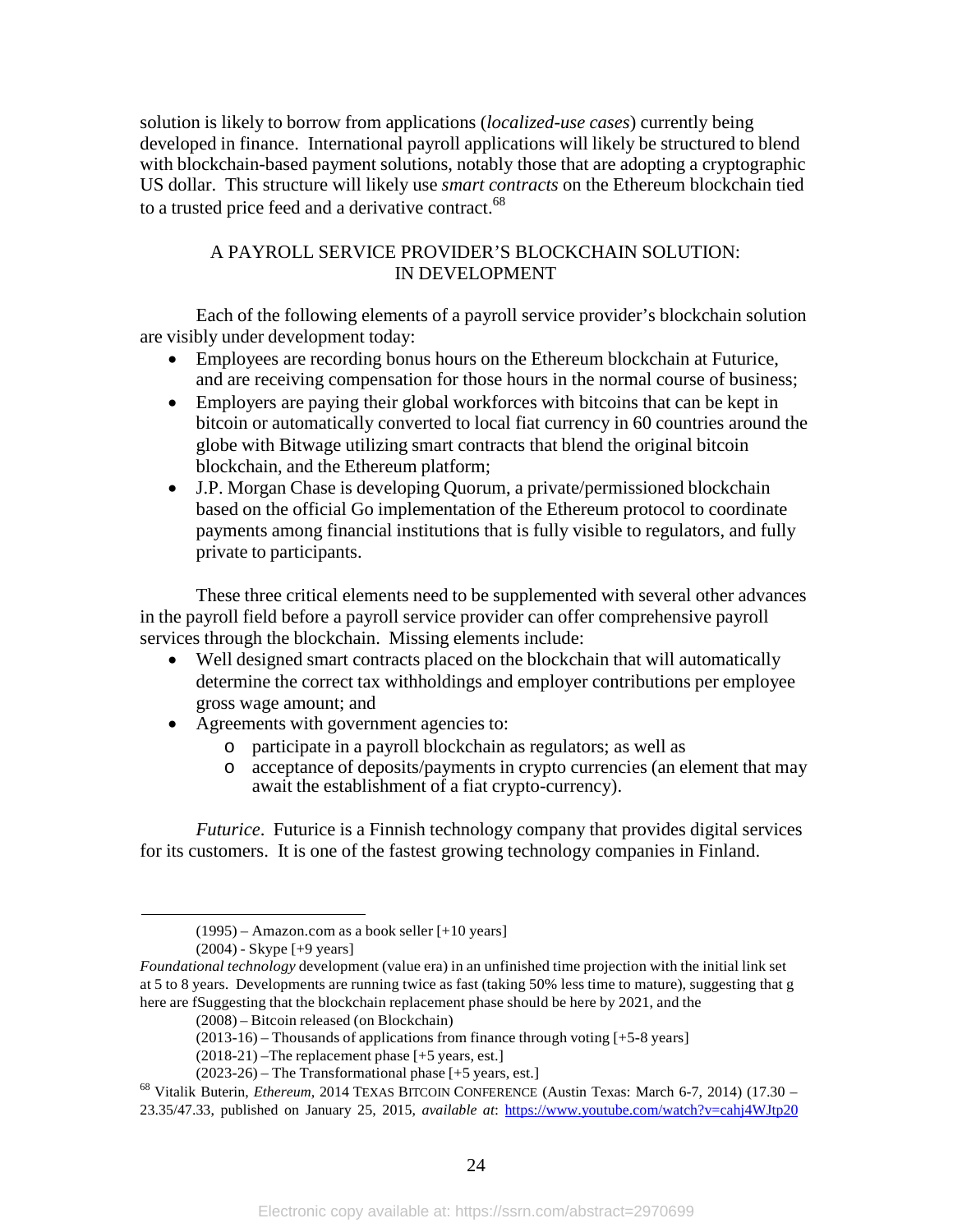Headquartered in Helsinki, its core business is developing online and mobile software. It is the natural place for an experiment with a payroll blockchain application.

Futurice compensates its employees with bonuses when they work on open source and other social impact projects *on their own time*. The bonus program is called the Spice Program.<sup>69</sup> To pay out the bonuses Futurice has set up a reporting system on the Ethereum blockchain. Futurice indicates that the new reporting system works like this:

- 1. A Futurice employee accesses an internal web UI with her browser to report an open source contribution. She is authenticated with her company account while doing so.
- 2. She keys in the relevant information:
	- a. A title of a public URL to identify the contribution
	- b. Time spent in hours and minutes
	- c. A description of the contribution, not stored in the blockchain
- 3. The entered information, together with an encrypted user identifier, but sans the contribution description, gets stored in the Ethereum blockchain.
- 4. The same information, now complete with the description, is also sent to a company instant messaging channel.
- 5. At the end of each month an application is run on the blockchain to calculate and return the bonus for each employee, who has reported contributions.
- 6. This refined payroll information is forwarded to the people and systems who make our salaries happen. $\frac{70}{6}$

Futurice allows any employee to browse the collected reports in the Spice Project, but the user identifier is encrypted to allow anyone to decouple their identity from the project they worked on. Because Futurice uses the Ethereum blockchain network, payroll data is scattered around the globe.

Spice is a *single-use case*, but Futurice proposes a development in Spice that could produce a *localized-use* case as follows: "… if we ever wanted to extend this [Spice] Program outside of out company for selected individuals, the open blockchain would provide a ready-made platform we could build on." Futurice is proposing to develop a *localized-use* case for its payroll application in much the same manner as the companies in Silicon Valley – Sun Microsystems, NeXT Computer, Hewlett-Packard, and Silicon Graphics – created *localized-use* cases for early e-mail applications (private e-mail networks). $^{71}$ 

*Bitwage*. Founded in 2013, Bitwage is a Bitcoin-based payroll and international wage payment service that allows wages to be paid in either bitcoin, or local currency.

<sup>69</sup> Spice Program at https://spiceprogram.org

<sup>70</sup> Teemu Turunen, Building payroll system in Ethereum blockchain, what did we learn? (January 3, 2017) *available at*: <http://futurice.com/blog/payroll-system-in-blockchain> <sup>71</sup> See, *infra at* n. 18-21.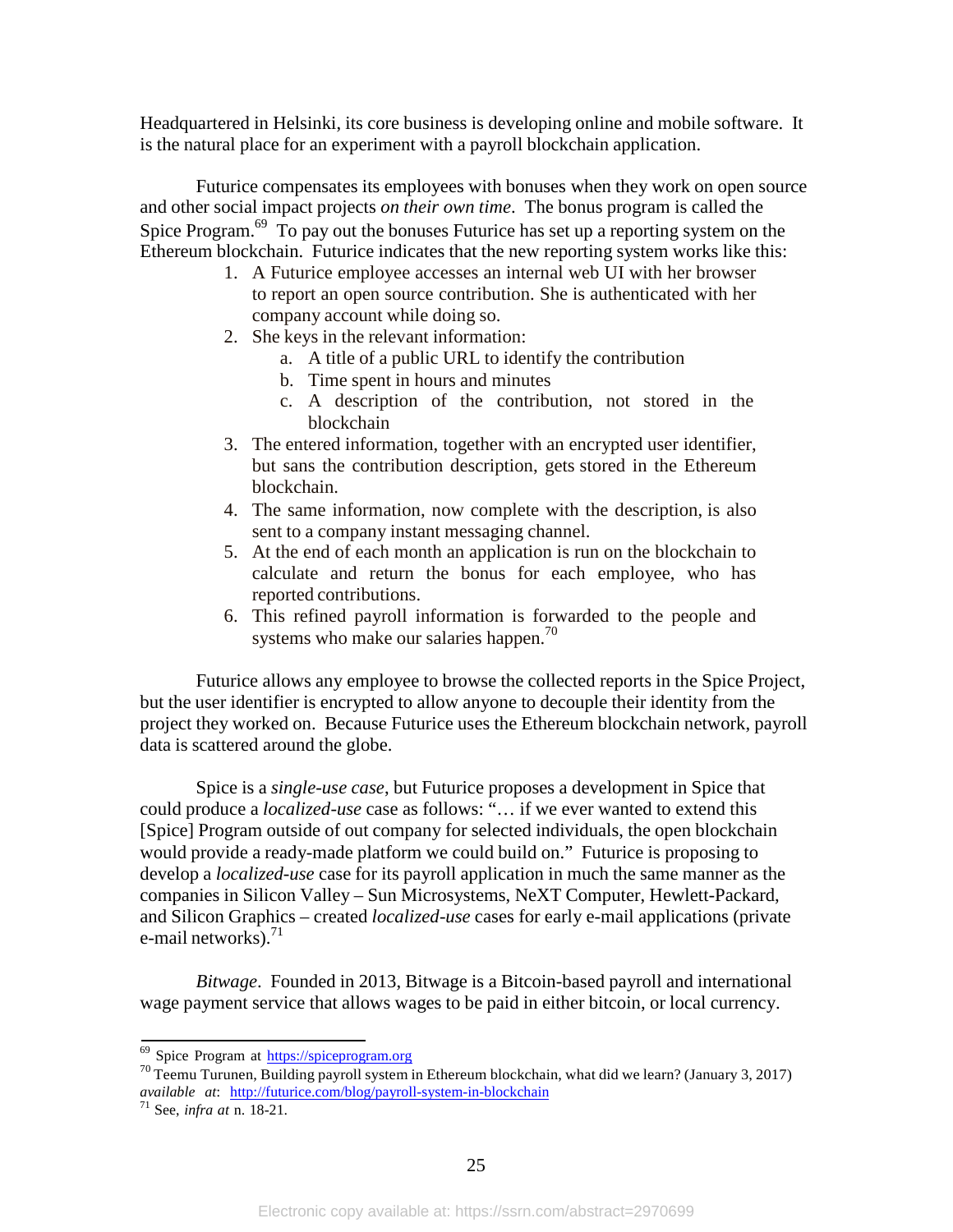Initially established as a way for freelancers to be paid in Bitcoin, the firm soon found that international businesses with distributed work forces were heavy users of their service for cross-border (international) payroll. Global payroll disbursement is faster, cheaper, and easier with Bitwage.<sup>72</sup>

Bitwage however, is not a full service payroll provider, like ADP, Intuit, IOIPay, or Paychex. As with Futurice, federal, state, and local income tax withholding calculations are still performed by the employer in the traditional manner. It is only the "net wage" after all withholdings, deductions, or reductions that Bitwage handles.

An employee wishing to be paid in Bitcoin (rather than fiat currency) would simply present a direct deposit slip to his employer's payroll office. When payday came around some portion (up to 100%) of the employee's net pay would be deposited in a Bitwage account. Bitwage then converts the wage to Bitcoin and re-deposits it in the employee's digital wallet.<sup>73</sup>

*Quorum*. J.P. Mogan Chase's private/permissioned blockchain based on the Ethereum protocol is clearly a most interesting development.<sup>74</sup> Although not directly referencing a payroll application, it is clear that Quorum could easily form the backbone of a payroll service industry move into the blockchain.

Quorum employs smart contracts on a replicated, shared ledger to improve efficiency and reduce costs, but does so in a manner that provides data privacy. This privacy attribute of Quorum is one of its most attractive attributes to payroll service providers. The security and confidentiality of the payroll disbursement is critical.

Much of the logic responsible for the additional privacy functionality resides in a layer that sits atop the standard Ethereum protocol layer. …

 $72$  Jonathan Chester, the founder of Bitwage indicated that:

What happened was that some of its first clients would opt to either pay entire payrolls or receive their entire payrolls in bitcoin, then figure out on their own how to convert bitcoin back into their local currency, as a way to bypass some of the points of friction involved in cross-border wage payments.

PYMNTS.COM, *Where the Distributed Workforce Meets the Distributed Ledger*, (March 29, 2016) available at: [http://www.pymnts.com/news/b2b-payments/2016/where-the-distributed-workforce-meets](http://www.pymnts.com/news/b2b-payments/2016/where-the-distributed-workforce-meets-)the-distributed-ledger/<br> $\frac{73}{73}$  Bitwage is similar to BitPay (a different company with a similar sounding name) founded in 2011.

BitPay is a bitcoin payment processor will also remit to employees a portion of their net pay in Bitcoins.

BitPay developed the bitcoin payroll API for its own use at the request of its employees, and has been using it with their payroll provider for over six months. BitPay is pleased to announce that they have 100% participation from their employees, meaning every BitPay employee receives some of their net pay in bitcoin. Four BitPay employees, including Gallippi, receive 100% of their net pay in bitcoin.

<sup>&</sup>quot;This also clarifies the tax question around bitcoin," added Bryan Krohn, BitPay's CFO. "Since all payroll and withholding taxes are taken out first from the employee's gross income, bitcoins can be sent from the net pay tax-free, and the employer's gross income reporting to the IRS remains unchanged."

*Get Paid in BitCoin: BitPay Announces Payroll API, ONBITCOIN (January 31, 2014) available at:* http://onbitcoin.com/2014/01/13/get-paid-bitcoin-bitpay-announces-payroll-api/

<http://onbitcoin.com/2014/01/13/get-paid-bitcoin-bitpay-announces-payroll-api/> <sup>74</sup> J.P. Morgan, WHAT IS QUORUM, *available at*: https:[//www.jpmorgan.com/country/US/EN/Quorum](http://www.jpmorgan.com/country/US/EN/Quorum)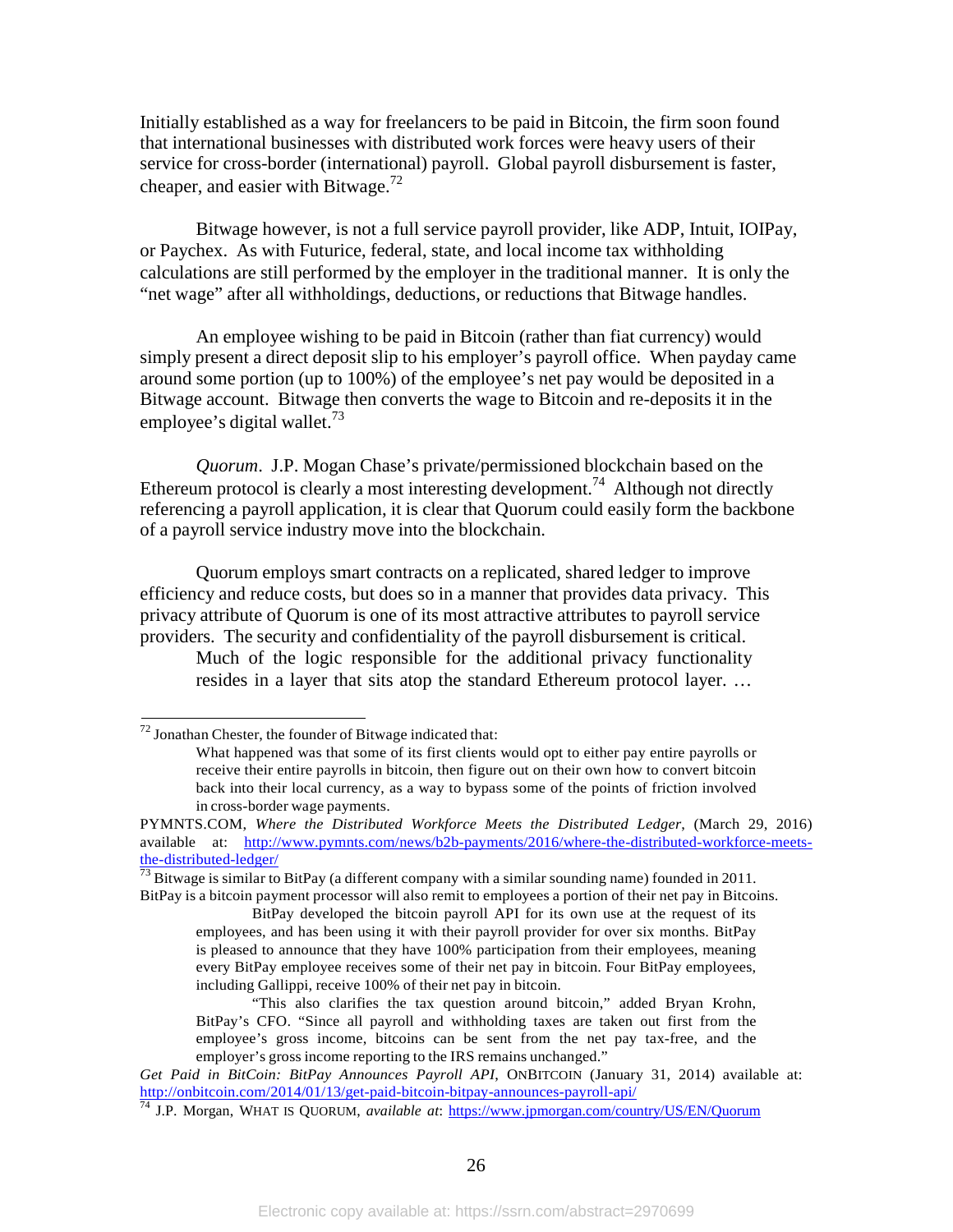Quorum uses cryptography to prevent all except those party to the transaction from seeing sensitive data. … [There is] a single shared blockchain and a combination of smart contract software architecture and modifications to Ethereum. Smart contract architecture provides segmentation of private data. Modifications to the go-ethereum codebase include modifications to the block proposal and validation process. The block validation process is modified such that all nodes validate public transactions and any private transactions they are party to by executing the contract code associated with the transaction. For other "private transactions," a node will simply skip the contract code execution process.75

An example is helpful. The diagram of the Quorum network at figure 2 in the *Quorum White Paper* can be modified to demonstrate Quorum's payroll application.

Assume a full service payroll provider has a corporate client with 100 employees, each of whom receive a weekly paycheck that is direct deposited in one of 10 different local financial institutions. Further assume that withholdings are made from each employee's gross wages for federal, state, and local income taxes, as well as for FICA,<sup>76</sup> SUTA, and FUTA, $^{77}$  based on gross wages. Funds are paid from both employer and employee accounts for FICA, SUTA and FUTA. Assume further that this company offers a 401(k) with employee and employer contributions, and an employer sponsored pension plan.

All wage deductions and employer contributions are indexed to the gross wage. Smart contracts<sup>78</sup> can be constructed in each instance directing payments to the Federal or State Treasury, and various savings or retirement plans with the residual (net) wage deposited in the employee's designated bank account.

The payroll service provider would need to secure the cooperation and participation of each of the banks, investment firms, and government agencies involved in this system. Participation would not be passive. Included in the allocated responsibilities would be a requirement that some "nodes" within the network (banks, financial institutions, and government agencies) would be allocated the

<sup>75</sup> *Quorum White Paper* (November 22, 2016) *available at*: https://github.com/jpmorganchase/quorumdocs/blob/master/Quorum%20Whitepaper%20v0.1.pdf

<sup>&</sup>lt;sup>76</sup> FICA is the acronym for Federal Insurance Contributions Act. It refers to be combination of the Social Security Tax and the Medicare Tax. Both taxes are levied at a flat rate. The Social Security Tax is 6.2% of wages, and the Medicare Tax is 1.45% of wages. Individuals earning more than \$200,000 are charged an additional 0.9% Medicare surtax. Employers match the Social Security Tax of 6.2%, and the Medicare Tax of 1.45%. Social Security Tax is subject to a cap (adjusted each year for inflation). There is no wage cap on the Medicare Tax<br><sup>77</sup> SUTA and FUTA are the acronyms for State Unemployment Tax and Federal Unemployment Tax. The

FUTA rate is 6.2%, subject to a credit of 5.4% for the SUTA taxes paid. FUTA is paid by employers on wages paid to employees, up to \$7,000 of wags per employee (roughly \$434.00 per employee per year). Each state has a wage base for their SUTA, which is also paid by the employer. The state rate is variable depending (in pat) on the number of unemployment claims made by former employees. <sup>78</sup> See *infra*, note <sup>56</sup> for <sup>a</sup> definition of smart contract.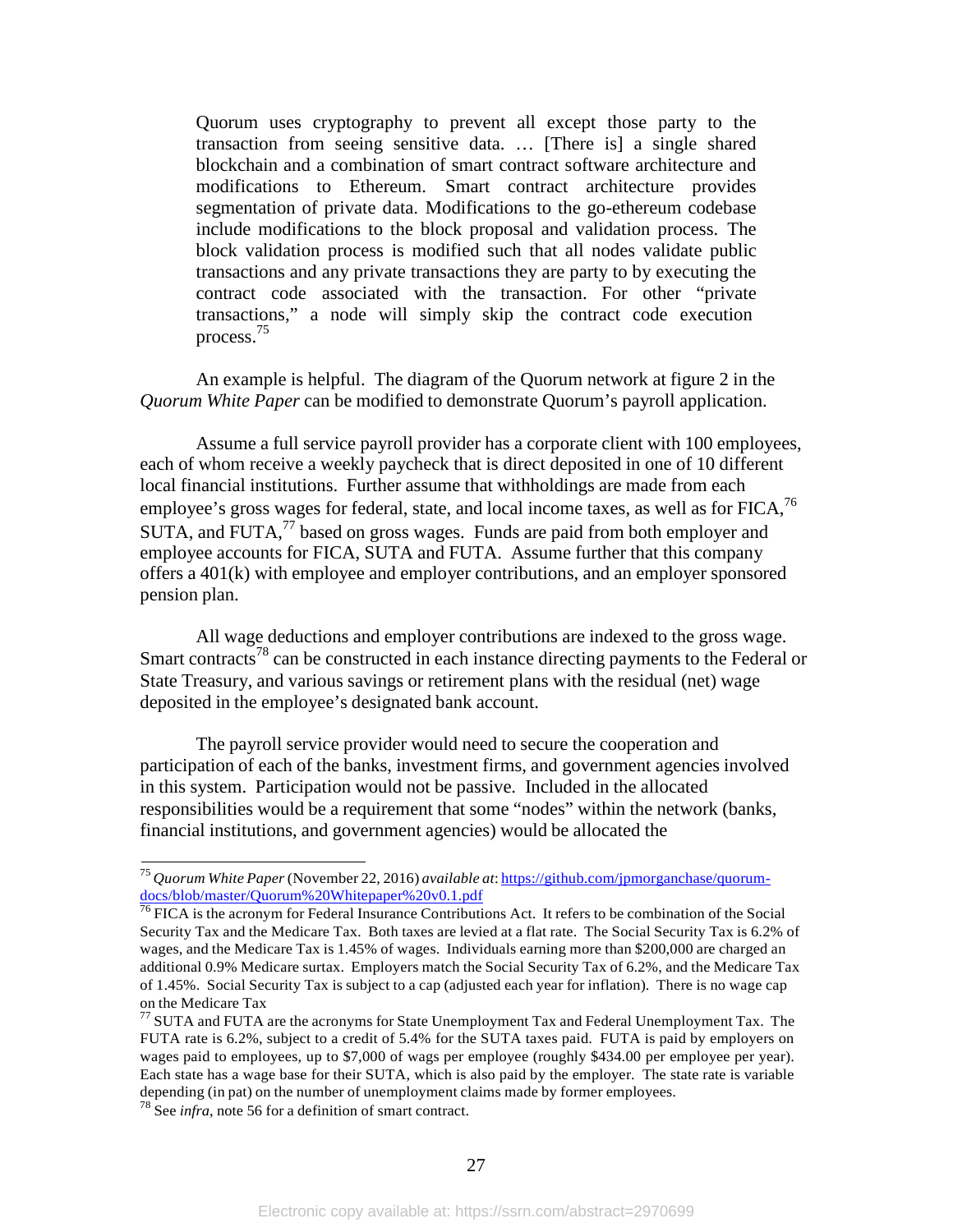ability/responsibility to "vote" on the blocks, and others would be allocated "maker" roles. "Makers" create blocks, and "voters" (by majority vote) determine the linking of one block to another in the chain. This is the QuorumChain Consensus mechanism.<sup>79</sup>

In the diagram of the Quorum network at figure 2 in the *Quorum White Paper* the position occupied by Participant 1 would represent the employer. Participants 2, 3, 4 and n would represent the various banks and investment firms in which employees had depository accounts. Instead of one Regulator (as in the *Quorum White Paper*) the payroll example would have three (Federal, State and local Treasuries).



Figure 9: Quorum network diagram - Figure 2 from Quorum White Paper at p. 2

<sup>79</sup> *Quorum White Paper* (November 22, 2016) at 2 indicates:

Quorum uses a majority voting protocol dubbed QuorumChain, where a subset of nodes within the network are given the ability to vote on blocks. The voting role allows a node to vote on which block should be the canonical head at a particular height. The block with the most votes wins and is considered the canonical head of the chain.

Block creation is only allowed by nodes with the maker role. A node with this role can create a block, and in doing so, will sign it such that, on block import, other nodes can verify that a block was signed by one of the nodes that have permission to make blocks.

QuorumChain is implemented in a smart contract – a novel concept for managing consensus, and importantly, the consensus-upgrade process. The smart contract tracks voter and block maker lists, both of which can be maintained through standard transactions, thereby providing further control and clarity over how and by whom the network is managed.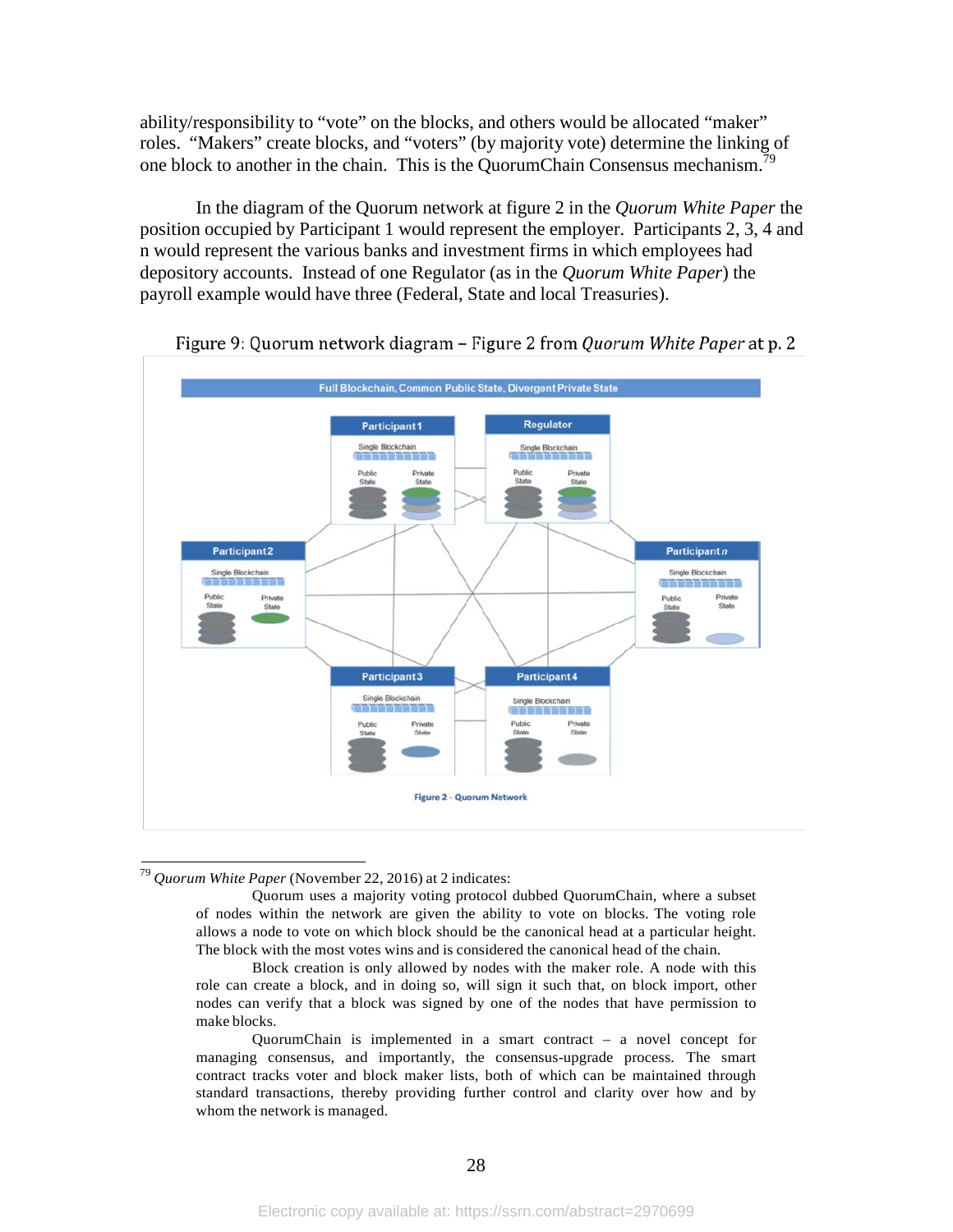The key to Quorum's ability to keep some data private and yet allowing each participant in the Quorum network to receive a complete copy of the entire chain of transactions is represented by the set of small blocks designated "single blockchain" within each participant's box.

The single blockchain in the diagram represents the fact that each participant on the given Quorum network has the same copy of the chain of transactions (even if a given participant is not party to every transaction)… For those transactions that should be private to a subset of participants, *privacy is achieved by replacing the original details of such transactions with a hash of the encrypted original transaction data/payload*. This simultaneously ensures that the each participant can receive these transactions (thereby giving rise to the single chain of transactions) and the relevant sensitive data is in fact kept private. $80$ 

In the Quorum diagram both the Regulator and Participant 1 have full access to each transaction in the system, just as in the payroll example both the Employer and every relevant tax authority will have complete access to all of the payroll data. Each of the other Participants in the Quorum diagram has limited access to the "Private State" data (these are transactions that they are parties to), while they have full access to "Public State" data. The same would be true of each bank and investment firm in a comparable payroll diagram. The payroll case is simply more complicated. The coordination is more complex than the basic Quorum diagram. However, the technical problems are not more difficult.

This is not the end of the complexity in the payroll blockchain hypothetical, because in this case we are only looking at one employer, 100 employees, and 10 financial institutions. Consider that a company like ADP serviced 620,000 businesses in 125 countries in 2014 processing paychecks for millions of employees.<sup>81</sup> If ADP adopted a blockchain payroll compliance model, Quorum could handle it, but the complexity of the platform would be enormous.

If building the payroll blockchain was a project undertaken by the Independent Payroll Providers Association (IPPA), which has over 240 payroll bureau members,  ${}^{82}$  or the National Association of Professional Employer Organization (NAPEO), which as the "voice of the PEO industry" represents just under 1,000 small and medium sized businesses in the US with around  $30,000$  employees,  $83$  the complexity would multiply yet again.

This is the way we are going. The blockchain is coming to payroll.

 $80$  Tyron Lobban at Quorum Info (tyrone.lobban @jpmorgan.com) personal communication January 19, 2017 (responding to a series of questions about Quorum). *Emphasis added*.<br><sup>81</sup> ADP – Who we are, available at: <u>https:/[/www.adp.com/who-we-are/history.aspx](http://www.adp.com/who-we-are/history.aspx)</u> 82 https:[//www.ippa.net](http://www.ippa.net/)<br>83 https://www.ippa.net

<http://www.napeo.org/what-is-a-peo/about-the-peo-industry/industry-statistics>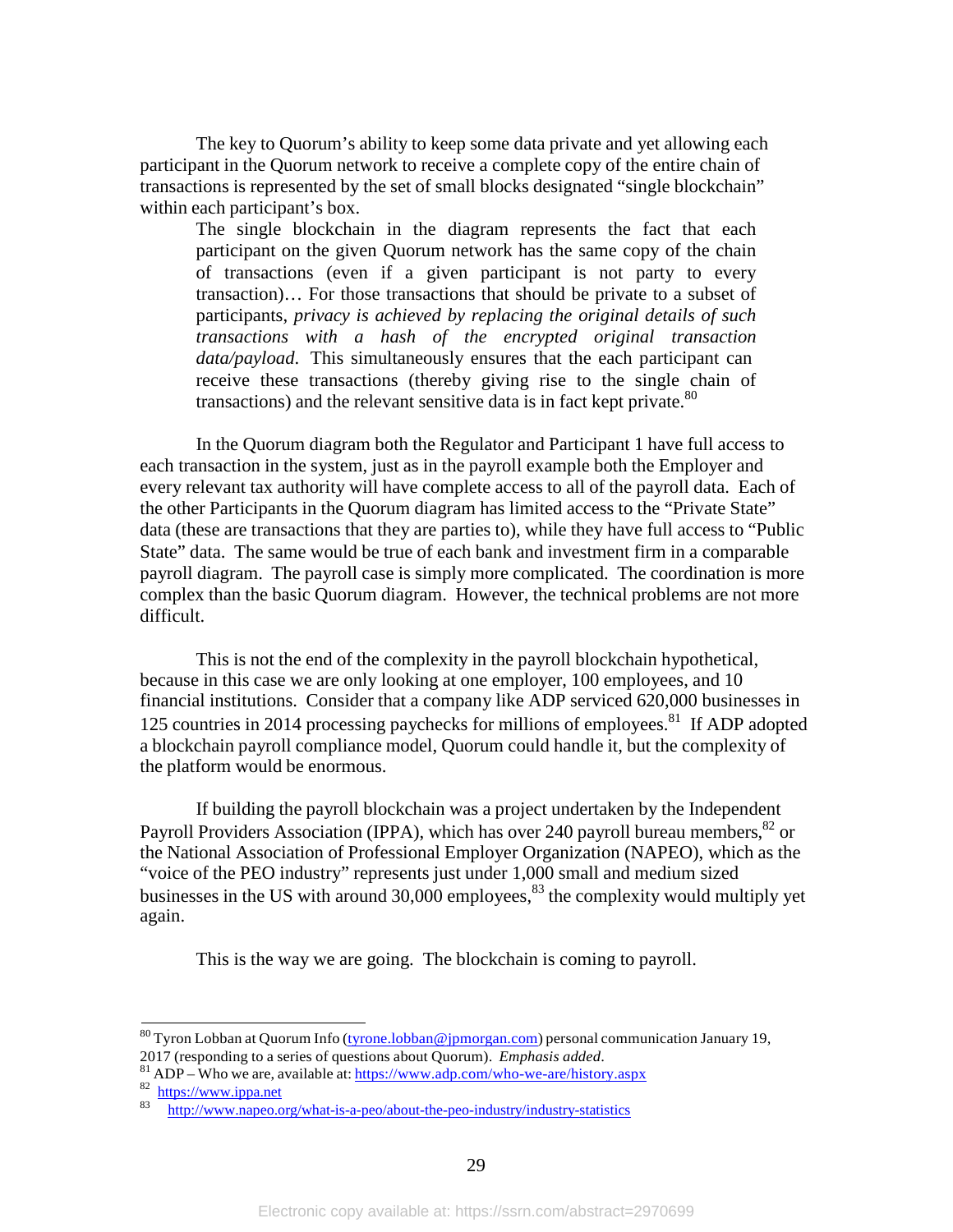#### **CONCLUSION**

It seems reasonably clear that payroll compliance will be an application on the blockchain somewhere between 2018-2021 as blockchain develops as a *foundational technology*. This is the trajectory. Developments led by J.P. Morgan Chase with Quorum, a replicated shared ledger built on the official Go implementation of the Ethereum protocol, makes this more likely than was the case several years ago.

Huge cost reducing efficiencies (not covered in this article) will overtake traditional payroll service providers as this application is developed. The question will be whether or not one or more of the traditional payroll service providers, an industry group like IPPA, or the government will provide the blockchain that hosts this application. Financial transactions have a natural affinity for blockchain. The banking industry is moving very strongly in this direction, and a partnership between J.P. Morgan Chase and a major payroll service provider is almost a foregone conclusion.

Peter Nichol, Principal, PA Consulting Group as has Simon Peffers, Senior Software Archetect, INTEL have some good advice. Both responded to a question from MIT Sloan Professor Christian Catalini –

CATALINI: Where do you think there is too much hype right now – the press and even people in the field right now are talking about things that will really take a long time to deploy?

NICHOL: A lot of it is challenges right now. What is it going to take to get blockchain up and running? And probably one the biggest [challenges] one is not technical, is organizational alignment – how are companies really going to figure out how to really use [blockchain]? And probably a fast second is education. How are you going to bring the level of knowledge up across the organization to realize that there really is a benefit here?

And we talked a little bit about this earlier with the legal risk, but most CFOs, Controllers, and General Counsel are comfortable with the level of contracts they have in place, how they run, and why they are written in a certain way, *and they are not self-executing smart contracts*. So I think this is going to be a challenge [moving contracts over to smart contracts] …

SIMON: I would draw out a couple more [challenges] … there's a lot of hype around, "Let's think about *all* the places where we could possibly apply blockchain." I think this needs to be a little bit more toned down to, "Where *should we apply it*, where's the really common place to add value where today's technology doesn't [add value]?" There may be some places that simply need to upgrade to today's technology. … The other piece is that there are a lot of legacy systems that will have to be migrated